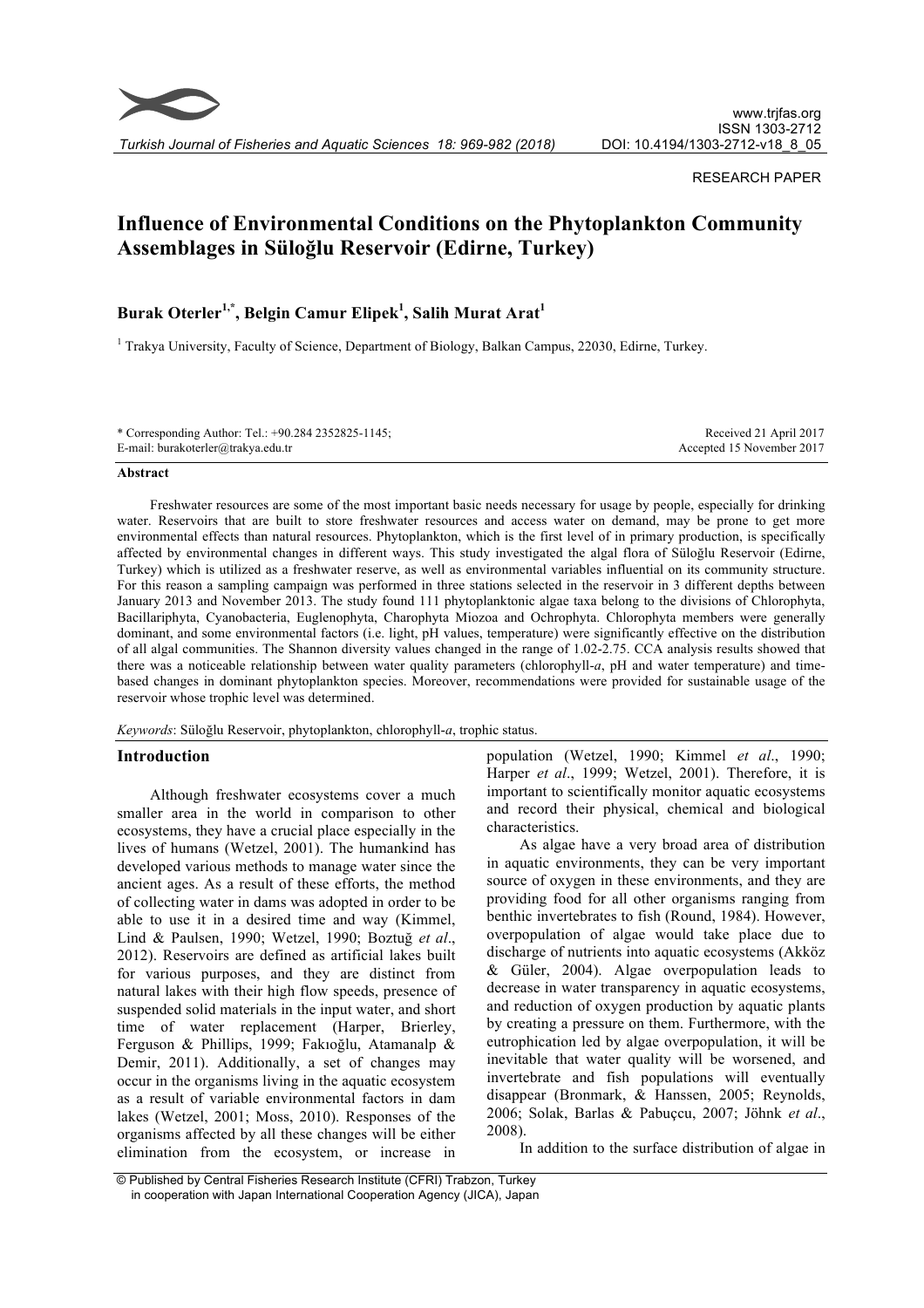the water, their vertical distribution in different depths of the water column is also important. Turbidity caused by excessive overpopulation of algae in certain layers of the water body due to various reasons (nutrients, water and air temperature, climate conditions, etc.) will create a pressure on the community structure of species in deeper layers (Reynolds, Huszar, Kruk, Naselli-Flores & Melo, 2002; Akçaalan *et al*., 2006; Akçaalan, Köker, Gürevin & Albay, 2014). Studies on algal flora in inland waters of Turkey started in the 70s and have increased in frequency up to now (Demirhindi, 1972; Tanyolaç & Karabatak, 1972; Aykulu & Obalı, 1981; Ünal, 1984; Gönülol, 1985; Yıldız, 1985). Studies on the effects of environmental variables on distribution on algae started in the 80s (Altuner, 1984; Gönülol & Aykulu, 1984). and a huge amount of data on algal communities of various water resources was published so far (Akçaalan *et al.*, 2014; Ongun-Sevindik, 2010; Çelik & Ongun-Sevindik, 2015; Ongun-Sevindik *et al*., 2017). However, although the subject gained attention of many researchers, the dams in Thrace region was neglected except Kadıköy Reservoir on which a single study was performed so far (Öterler, 2013).

This study was conducted with the aim of determining the phytoplankton structure and the relationship between environmental variables and the lake's phytoplankton in the Süloğlu Reservoir Lake to which provides tap water for the province of Edirne in Turkey. Additionally, it was aimed to contribute to the biodiversity of Turkey and the world with the species to be discovered in the Süloğlu Reservoir, where no algological study has taken place before.

#### **Materials and Methods**

#### **Study Area**

Süloğlu Reservoir is located on  $41^{\circ}47$ \'N-41°51\'N ve 26°54\'E-26°57\'E coordinates. Especially it was made to provide tap water to Edirne city centre and it is also used for irrigation. It has  $3.68 \text{ km}^2$  area. It has 5 km widht and 30.8 km lenght (Arat, 2014).

#### **Sampling and Analysis**

A total of three sampling stations was chosen in the lake. The sampling was made vertically (in subsurface, 1 m, 5 m ve 15 m) between January 2013 and November 2013 at monthly intervals.

Station 1 (St. 1) was the deepest station and 4 samplings were performed here from surface water and from 3 depths of 1, 5 and 15 meters; . Station 2 (St. 2) is selected from the reservoir's western arm and 3 samplings were performed here from surface water and from 2 depths of 1 and 5;, Station 3 (St. 3) is selected from the reservoir's eastern arm and 4 samplings were performed here from surface water and from 3 depths of 1, 5 and 15 meters (Figure 1).

Water samples were collected vertically with Nansen water bottles and water temperature, dissolved oxygen, pH, salinity and conductivity were measured on site using portable equipment and probes (Lovibond-SensoDirect) for each sampled depths. Subsurface water samples of all stations were transferred to laboratory in dark-colored glass bottles for total phosphate, soluble reactive phosphorus, nitrite nitrogen and nitrate nitrogen analyses made according to APHA-AWWA-WPCF methods (APHA, 1998). Chlorophyll-*a* of all depths of all stations were measured by using ethanol based on Nusch's method (1980). Moreover, the depth of each station was measured, in addition to the measurement of water transparency using secchi disk.

Phytoplankton samples were condensed by filtering 1 L of water samples through a Whatmann GF/A filter paper, and identification of algae other than diatoms were achieved in temporary preparates using an Olympus brand CX41 model microscope. In identification of diatoms, the samples brought to the laboratory were boiled in 1:1 by volume  $H<sub>2</sub>SO<sub>4</sub>+HNO<sub>3</sub>$  to get rid of organic matter, their pH was neutralized by rinsing in distilled water for a few times, and a drop was taken from this product and dried on a lamella. They were covered with Naphrax, their permanent preparates were prepared, and they were identified under the microscope. In addition, phytoplankton samples were taken from different depths in order to determine phytoplankton counts,



**Figure 1.** The map of the Süloğlu Reservoir and the sampling stations.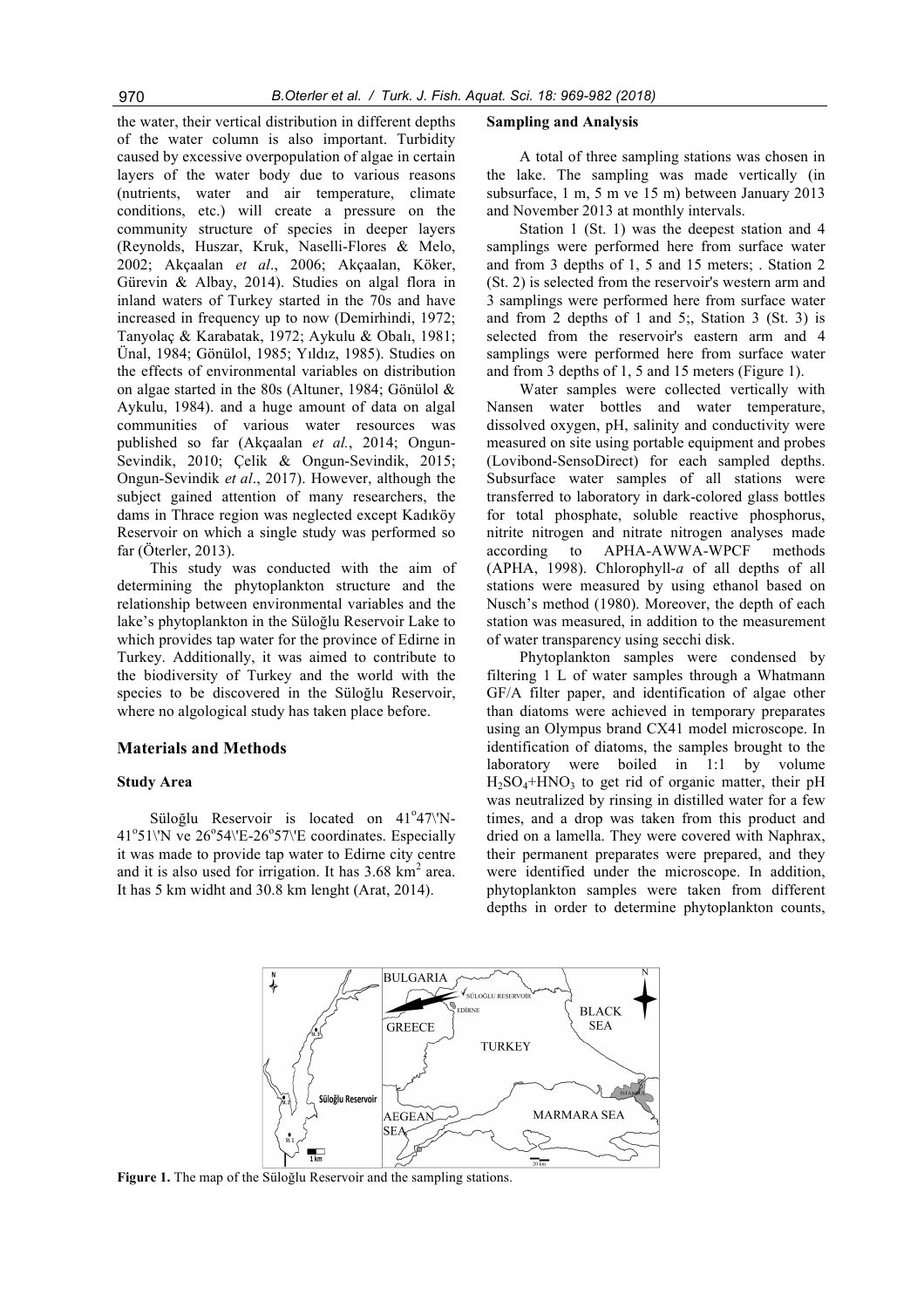25-50 and 100 mL sub-samples were prepared from the water samples, sedimentation based on the method of Uthermöhl (1958), and their organism counts and calculations were made under an Olympus CK2 inverted microscope. Identifications were carried out at 1000x magnification under immersion oil and identification of taxa was done with the help of related literature of Huber-Pestalozzi, 1982; John, Witton & Brook, 2003; Krammer & Lange-Bertalot, 1986-2004; Round, Crawford & Mann, 1990; Komarek & Anagnostidis, 2005; Hindák, 2008 and Kristiansen & Preisig, 2011. All identified species were checked in algaebase (Guiry & Guiry, 2017). The names of the authors are abbreviated according to Brummitt & Powell (1992).

In order to determine the trophic state of the lake, the method of "Trophic State Index (TSI)" was used. The index results were calculated by using Secchi disk measurements (TSI<sub>SD</sub>), Chlorophyll-a values (TSI<sub>CA</sub>) and total phosphate (TSI<sub>TP</sub>) (Carlson & Simpson, 1996). The Carlson's trophic state indices for Süloğlu Reservoir (TSI<sub>TP</sub>, TSI<sub>CA</sub> and TSI<sub>SD</sub>) were calculated (Carlson, 1977) from the mean values of TP, Chl-*a*, and SD using the following equations;

Secchi disk:  $TSI_{SD} = 60 - 14.41 \ln(TSI_{SD})$ Chlorophyll-*a*:  $TSI_{CA} = 9.81 \ln(TSI_{CA}) + 30.6$ Total phosphorus:  $TSI_{TP} = 14.42 \ln(TSI_{TP}) +$ 

4.15

Abiotic variables were correlated with main phytoplankton attributes using non-parametric Spearman's correlation coefficients. Differences in all variables were tested using a non-parametric Kruskal-Wallis ANOVA median test (KW). Differences at the <0.05 level were accepted as significant. Also, to compare sampling mounths, non-parametric statistics (the Mann-Whitney U test) were used. The existence of temporal and spatial differences of species diversity, richness, and evenness of the phytoplankton was determined by ANOVA (SPSS, 22.0). Multivariate analyses were used to identify environmental parameters that were most strongly associated with each other and to define associations between environmental factors and phytoplankton species. A Canonical Correspondence Analysis (CCA) was performed with XLSTAT-ADA statistical package in order to determine the relative importance of environmental variables, sampling time and phytoplankton species (Addinsoft, 2015).

#### **Results**

In the study where a total of 111 taxa were found, while Chlorophyta was found to have the highest number of taxa by 36, it was followed by Bacillariophyta 34, Charophyta by 13, Cyanophyta by 13, Euglenophyta by 10, Miozoa by 4 and Ochrophyta by 1 (Table 1).

In the lake, an average of 58 taxa were identified in St. 1, while this number was 64 for St. 2 and 66 for St. 3. Throughout the study period, high numbers of green and blue-green algae were recorded. The maximum number of species  $(n = 89)$  was recorded in July, and the minimum number  $(n = 29)$  was recorded in January in the lake (Figure 2). There was also a significant difference in algal diversity, according to the sampling month  $(F = 3.59, P<0.05)$ . The species diversity values were 1.02 to 2.75 (Figure 3).

Along the study, it was also aimed to calculate the number of phytoplankton per liter from all stations and selected depths (see Figure 4 for all stations and for all depths). Throughout the study, the highest individual numbers were usually found in samples taken from the surface. However, since the number of *M. aerogunosa* colonies increased by 5 meters, the highest number of individuals was detected in August. Accordingly, the highest number of cells in St. 1 was found in July, while the lowest was found in February. At this station, the highest and lowest numbers at 1 m depth were found in August and February respectively, while in August and December respectively for 5 m and in May and October respectively for 15 m. The highest number of cells in St. 2 was found in July, and the lowest was found in February. At this station, the highest and lowest numbers at 1 m depth were found in July and January respectively, while in August and February for 5 m, respectively. The highest number of cells in St. 3 was found in August on the surface and at 1 m depth, and the lowest was found at 1 m in February. The highest and lowest numbers at 5 m depth were found in September and March, respectively. These months were July and March for 15 m, respectively. Table 2 shows the distribution of mean number of cells and percentages by groups.

The green algae *Chlorella vulgaris, Coelastrum astroideum, Monoraphidium contortum, Pediastrum duplex* and *Scenedesmus quadricauda,* the Charophyta *Closterium pronum* and *Staurastrum paradoxum,* the Cyanobacteria *Microcystis aeruginosa* and *Pseudanabaena limnetica,* and the Miozoa *Peridiniopsis borgei* were determined as the dominant organisms of the Süloğlu Reservoir along the study. While *C. astroideum, S. paradoxum* and *P. limnetica* were dominant in winter months, *C. vulgaris, S. paradoxum* and *P. borgei* in spring months, *C. astroideum* and *M. aeruginosa* in summer months. The dominant species of fall months were *M. aeruginosa, P. duplex* and *C. pronum*. The dominant species and their relative abundance levels are given in Figure 5.

Additionally, among the measured parameters based on depths, dissolved oxygen was the highest in February on the surface and the lowest in September at 15 m depth; water temperature was the highest in August on the surface and the lowest in December on the surface; pH was the highest in July at 1 m depth, and the Chlorophyll-*a* amount was the highest in June on the surface (Table 3). Water transparency was found as the lowest (75 cm) in March, and the highest (209 cm) in January The mean water transparency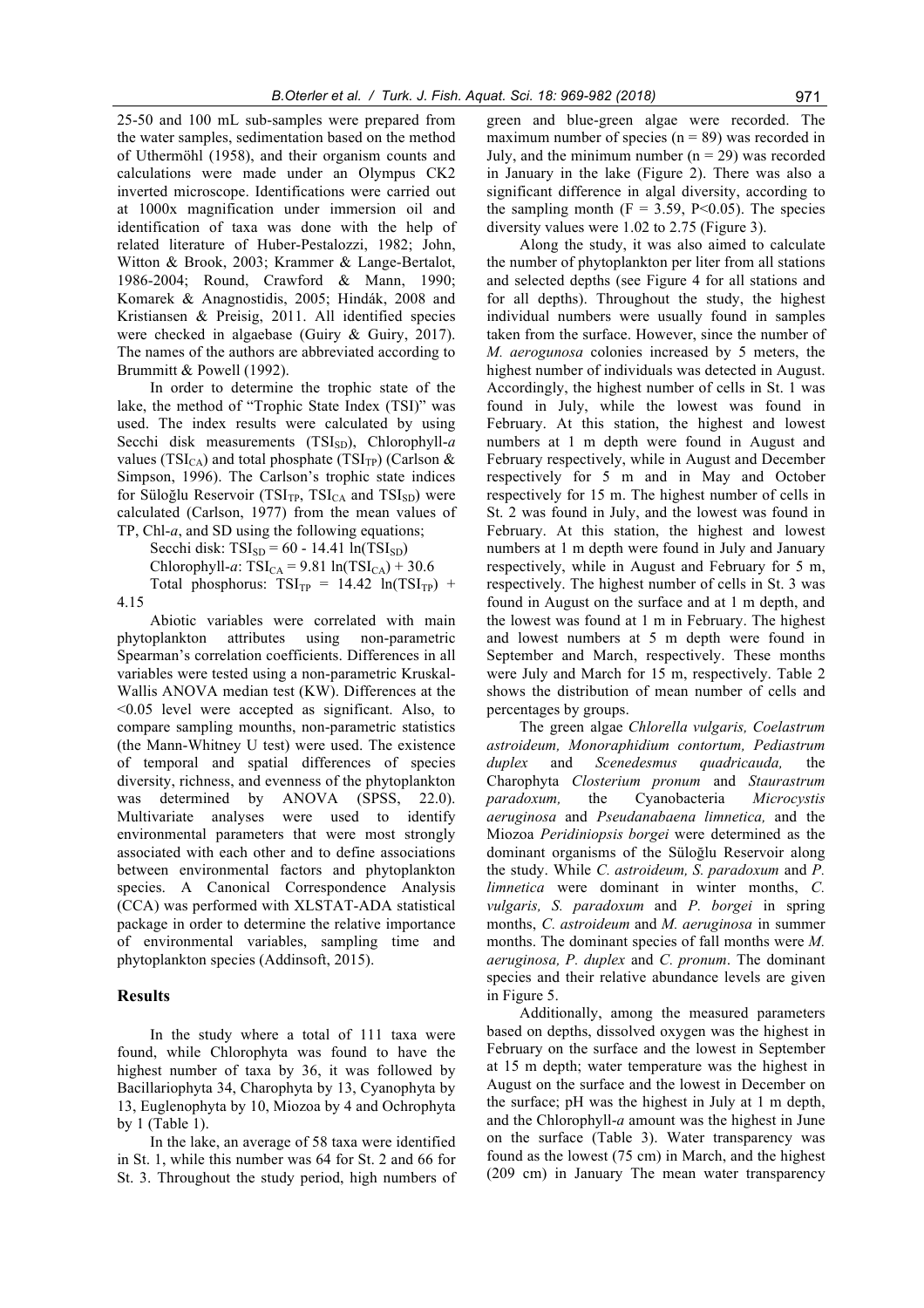**Table 1.** Monthly distribution of the taxa found in the Süloğlu Reservoir during the study period

|                                                                                      | Jan<br>13   | Feb<br>13                  | Mar<br>13                  | Apr<br>13                  | May<br>13                  | Jun<br>13                  | Jul<br>13                  | Aug<br>13                  | Sep<br>13                  | Oct 13      | Nov<br>13   |
|--------------------------------------------------------------------------------------|-------------|----------------------------|----------------------------|----------------------------|----------------------------|----------------------------|----------------------------|----------------------------|----------------------------|-------------|-------------|
| <b>CHLOROPHYTA</b>                                                                   |             |                            |                            |                            |                            |                            |                            |                            |                            |             |             |
| Chlorophyceae                                                                        |             |                            |                            |                            |                            |                            |                            |                            |                            |             |             |
| Coelastrum astroideum De Not.<br>Coelastrum microporum Nägeli                        | $\mathbf X$ | $\mathbf X$<br>$\mathbf x$ | $\mathbf X$<br>$\mathbf x$ | $\mathbf X$<br>$\mathbf X$ | X<br>$\mathbf x$           | X<br>$\mathbf x$           | X<br>$\mathbf X$           | $\mathbf X$<br>$\mathbf X$ | $\mathbf X$<br>$\mathbf X$ | $\mathbf X$ | $\mathbf X$ |
| Coelastrum sphaericum Nägeli                                                         |             |                            |                            |                            |                            | $\mathbf x$                |                            |                            |                            |             |             |
| Desmodesmus abundans (Kirch.) E.Hegew.                                               |             |                            | $\mathbf X$                | $\mathbf X$                | X                          | X                          | X                          | $\mathbf X$                | $\mathbf X$                | X           | $\mathbf X$ |
| Haritonia reticulata P.A.Dang.                                                       |             |                            |                            |                            | $\mathbf X$                | X                          | X                          | $\mathbf X$                |                            |             |             |
| Kirchneriella sp.                                                                    |             |                            |                            |                            | $\mathbf X$                | $\mathbf x$                | $\mathbf x$                | $\mathbf X$                | $\mathbf X$                |             |             |
| Monoraphidium contortum (Thur.) Komárk.-                                             | $\bf{X}$    | X                          | X                          | X                          | X                          | $\mathbf X$                | X                          | X                          | X                          | X           | X           |
| Legn.<br>Monactinus simplex (Meyen) Corda                                            |             |                            |                            | $\mathbf X$                | $\mathbf X$                | X                          | $\mathbf X$                | $\mathbf X$                | $\mathbf X$                | $\mathbf X$ | $\mathbf X$ |
| Monoraphidium minutum (Nägeli) Komárk.-                                              |             |                            |                            |                            |                            |                            |                            |                            |                            |             |             |
| Legn.                                                                                |             | $\mathbf X$                | $\mathbf X$                | $\mathbf X$                | X                          | X                          | $\mathbf X$                | $\mathbf X$                | $\mathbf X$                | $\mathbf X$ | X           |
| Pandorina morum (O.F.Müll.) Bory                                                     |             |                            |                            |                            | $\mathbf X$                | X                          | X                          | $\mathbf X$                | $\mathbf X$                |             |             |
| Pediastrum duplex Meyen                                                              |             |                            |                            | $\mathbf X$                | $\mathbf X$                | $\mathbf x$                | $\mathbf X$                | $\mathbf X$                | $\mathbf X$                | X           | $\mathbf X$ |
| Pediastrum integrum Nägeli<br>Pseudopediastrum boryanum (Turp.) E.Hegew.             |             | X                          |                            | $\mathbf X$<br>$\mathbf X$ | $\mathbf X$<br>$\mathbf X$ | X<br>X                     | X<br>X                     | $\mathbf X$<br>$\mathbf X$ | $\mathbf X$                |             |             |
| Scenedesmus bijugus (Turp.) Lagerh.                                                  |             |                            | $\mathbf X$                | $\mathbf X$                | $\mathbf X$                | X                          |                            |                            | X                          |             |             |
| Scenedesmus ecornis (Ehrenb.) Chodat                                                 |             | $\mathbf X$                | $\mathbf X$                | $\mathbf X$                |                            |                            |                            | $\mathbf X$                | $\mathbf X$                | $\mathbf X$ |             |
| Scenedesmus quadricauda (Turp.) Bréb.                                                | $\mathbf X$ | $\mathbf X$                | $\mathbf X$                | $\mathbf X$                | X                          | $\mathbf X$                | $\mathbf X$                | $\mathbf X$                | $\mathbf X$                | $\mathbf X$ | $\mathbf X$ |
| Stauridium tetras (Ehrenb.) E.Hegew.                                                 |             |                            |                            |                            |                            |                            | X                          | $\mathbf X$                | $\mathbf X$                |             |             |
| Tetradesmus dimorphus (Turp.) M.J.Wynne<br>Tetradesmus lagerheimii M.J.Wynne & Guiry |             |                            | $\mathbf X$                | $\mathbf X$                | $\mathbf X$                | X                          | X                          | $\mathbf X$                | $\mathbf X$                |             |             |
| Tetradesmus obliquus (Turp.) M.J. Wynne                                              | $\mathbf X$ | $\mathbf X$                | $\mathbf X$                | $\mathbf X$                | $\mathbf X$<br>$\mathbf X$ | $\mathbf X$<br>$\mathbf x$ | $\mathbf X$<br>X           | $\mathbf X$<br>$\mathbf X$ | $\mathbf X$                |             |             |
| Tetraedriella regularis (Kütz.) Fott                                                 |             | $\mathbf X$                | $\mathbf X$                | $\mathbf X$                | $\mathbf X$                | $\mathbf X$                | X                          | $\mathbf X$                | $\mathbf X$                | $\mathbf X$ | $\mathbf X$ |
| Tetraedron caudatum (Corda) Hansg.                                                   |             | $\mathbf X$                | $\mathbf X$                | $\mathbf X$                | $\mathbf X$                | $\mathbf X$                | $\mathbf X$                | $\mathbf X$                | $\mathbf X$                | $\mathbf X$ | $\mathbf X$ |
| Tetraedron trigonum (Nägeli) Hansg.                                                  |             | $\mathbf X$                |                            | $\mathbf X$                | $\mathbf X$                |                            | $\mathbf X$                |                            |                            |             |             |
| staurogeniiforme<br>(Schröd.)<br>Tetrastrum                                          |             | X                          | $\mathbf X$                | $\mathbf X$                | X                          | X                          | $\mathbf X$                | $\mathbf X$                | $\mathbf X$                | X           | $\mathbf X$ |
| Lemmerm.<br>Willea rectangularis (A. Braun) John, Wynne                              |             |                            |                            |                            |                            |                            |                            |                            |                            |             |             |
| & Tsarenko                                                                           |             |                            |                            |                            | $\mathbf X$                | X                          | X                          | $\mathbf X$                | $\mathbf X$                |             |             |
| Trebouxiophyceae                                                                     |             |                            |                            |                            |                            |                            |                            |                            |                            |             |             |
| Chlorella sp.                                                                        | $\mathbf X$ | $\mathbf X$                | $\mathbf X$                | $\mathbf X$                | $\mathbf X$                | X                          | X                          | $\mathbf X$                | $\mathbf X$                | $\mathbf X$ |             |
| Chlorella vulgaris Beij.                                                             |             | $\mathbf X$                | $\mathbf X$                | $\mathbf X$                | $\mathbf X$                | $\mathbf X$                | $\mathbf X$                | $\mathbf X$                |                            |             |             |
| Crucigenia tetrapedia (Kirch.) Kuntze                                                |             |                            |                            |                            | $\mathbf X$                | X                          | X                          | $\mathbf X$                | $\mathbf X$                |             |             |
| Dictyosphaerium ehrenbergianum Nägeli<br>Dictyosphaerium sp.                         |             |                            |                            | $\mathbf X$                | $\mathbf X$                | X<br>X                     | $\mathbf X$<br>X           | $\mathbf X$<br>$\mathbf X$ | $\mathbf X$<br>$\mathbf X$ |             |             |
| Lagerhemia sp.                                                                       |             |                            | $\mathbf X$                | $\mathbf X$                | $\mathbf X$                | $\mathbf x$                |                            | $\mathbf X$                |                            |             |             |
| Lagerheimia genevensis (Chodat) Chodat                                               |             | $\mathbf X$                | $\mathbf X$                |                            | X                          | $\mathbf X$                | $\mathbf X$                | $\mathbf X$                |                            |             |             |
| Mucidosphaerium pulchellum (H.C. Wood)                                               |             |                            |                            |                            | X                          | X                          | X                          |                            |                            |             |             |
| Bock, Preshold & Krienitz                                                            |             |                            |                            |                            |                            |                            |                            |                            |                            |             |             |
| Oocystis sp.<br>Oocystis lacustris Chodat                                            | $\mathbf X$ | $\mathbf X$                | $\mathbf X$<br>$\mathbf X$ | $\mathbf X$<br>$\mathbf X$ | X<br>$\mathbf X$           | $\mathbf X$<br>$\mathbf X$ | $\mathbf X$<br>$\mathbf X$ | $\mathbf X$<br>$\mathbf X$ | $\mathbf X$<br>$\mathbf X$ | $\mathbf X$ |             |
| Oocystis parva West & G.S.West                                                       | $\mathbf X$ |                            | $\mathbf X$                |                            | $\mathbf X$                | $\mathbf x$                | X                          | $\mathbf X$                |                            |             |             |
| <b>CHAROPHYTA</b>                                                                    |             |                            |                            |                            |                            |                            |                            |                            |                            |             |             |
| Conjugatophyceae                                                                     |             |                            |                            |                            |                            |                            |                            |                            |                            |             |             |
| Closterium acerosum Ehrenb. Ex Ralfs                                                 | $\mathbf X$ | X                          |                            |                            | $\mathbf X$                | $\mathbf X$                | X                          |                            | $\mathbf X$                |             |             |
| Closterium aciculare T.West                                                          |             |                            | X                          | $\mathbf X$                | $\mathbf X$                | $\mathbf X$                | $\mathbf X$                |                            |                            |             |             |
| Closterium littorale F.Gay<br>Closterium lunula Ehrenb. & Hempr.                     |             |                            |                            | $\mathbf X$                | $\mathbf X$                | $\mathbf X$                | $\mathbf X$<br>$\mathbf X$ | $\mathbf X$<br>$\mathbf X$ | $\mathbf X$<br>$\mathbf X$ |             |             |
| Closterium pronum Bréb.                                                              |             | $\mathbf X$                | $\mathbf X$                | $\mathbf X$                | $\mathbf X$                | $\mathbf X$                | $\mathbf X$                | $\mathbf X$                | $\mathbf X$                | $\mathbf X$ | $\mathbf X$ |
| Closterium sp.                                                                       |             |                            |                            | $\mathbf X$                | $\mathbf X$                | $\mathbf X$                | X                          | $\mathbf X$                |                            |             |             |
| Cosmarium botrytis Menegh. ex Ralfs                                                  |             |                            |                            | $\mathbf X$                |                            | $\mathbf X$                |                            |                            |                            |             |             |
| Cosmarium crenatum Ralfs ex Ralfs                                                    |             |                            |                            |                            |                            |                            | X                          | $\mathbf X$                |                            |             |             |
| Cosmarium laeve Rabenh.<br>Cosmarium sp.                                             |             |                            |                            | $\mathbf X$                | $\mathbf X$                |                            |                            |                            |                            |             |             |
| Staurastrum chaetoceras (Schröd.) G.M.Sm.                                            |             |                            | $\mathbf X$                | $\mathbf X$<br>$\mathbf X$ | $\mathbf X$                | X<br>$\mathbf X$           | X<br>$\mathbf X$           | $\mathbf X$                | $\mathbf X$                | $\mathbf X$ | $\mathbf X$ |
| Staurastrum paradoxum Meyen ex Ralfs                                                 |             | $\mathbf X$                | $\mathbf X$                | $\mathbf X$                | $\mathbf X$                | $\mathbf X$                | X                          | $\mathbf X$                | $\mathbf X$                | $\mathbf X$ |             |
| Staurastrum punctulatum Bréb.                                                        |             | $\mathbf X$                | $\mathbf X$                | $\mathbf X$                | $\mathbf x$                | $\mathbf X$                | $\mathbf X$                | $\mathbf X$                | $\mathbf X$                | $\mathbf X$ |             |
| <b>BACILLARIOPHYTA</b>                                                               |             |                            |                            |                            |                            |                            |                            |                            |                            |             |             |
| Bacillariophyceae                                                                    |             |                            |                            |                            |                            |                            |                            |                            |                            |             |             |
| Amphora ovalis (Kütz.) Kütz.<br><b>Brebissonia</b><br>(C.Agardh)<br>lanceolata       |             |                            |                            | $\mathbf X$                | $\mathbf X$                | $\mathbf X$                | X                          | $\mathbf X$                | $\mathbf X$                |             | $\mathbf X$ |
| R.K.Mahoney & Reimer                                                                 |             |                            | $\mathbf X$                |                            |                            |                            | $\mathbf X$                | $\mathbf X$                | $\mathbf X$                |             |             |
| Caloneis bacillum (Grunow) Cleve                                                     |             |                            |                            |                            | $\mathbf X$                |                            |                            |                            |                            |             |             |
| Caloneis amphisbaena (Bory) Cleve                                                    |             |                            |                            | $\mathbf X$                | $\mathbf X$                | $\mathbf X$                |                            | $\mathbf X$                |                            |             |             |
| Cocconeis placentula Ehren.                                                          |             |                            |                            | $\mathbf X$                | $\mathbf X$                | $\mathbf X$                |                            | $\mathbf X$                |                            | $\mathbf X$ | $\mathbf X$ |
| Cymatopleura elliptica (Bréb.) W.Sm.<br>Cymatopleura solea (Bréb.) W.Sm.             | $\mathbf X$ | X                          |                            | $\mathbf X$                | $\mathbf X$                | $\mathbf X$                |                            |                            | $\mathbf X$                | $\mathbf x$ |             |
| Cymbella cymbiformis C.Agardh                                                        | $\mathbf x$ | $\mathbf x$<br>$\mathbf x$ | $\mathbf X$                | $\mathbf X$<br>$\mathbf X$ |                            | $\mathbf X$<br>$\mathbf X$ | X<br>$\mathbf X$           | $\mathbf X$<br>$\mathbf X$ | $\mathbf X$                |             | $\mathbf X$ |
| Cymbella tumida (Bréb.) van Heurck                                                   |             | $\mathbf x$                |                            | $\mathbf X$                |                            | $\mathbf X$                | $\mathbf X$                |                            | $\mathbf X$                |             | $\mathbf X$ |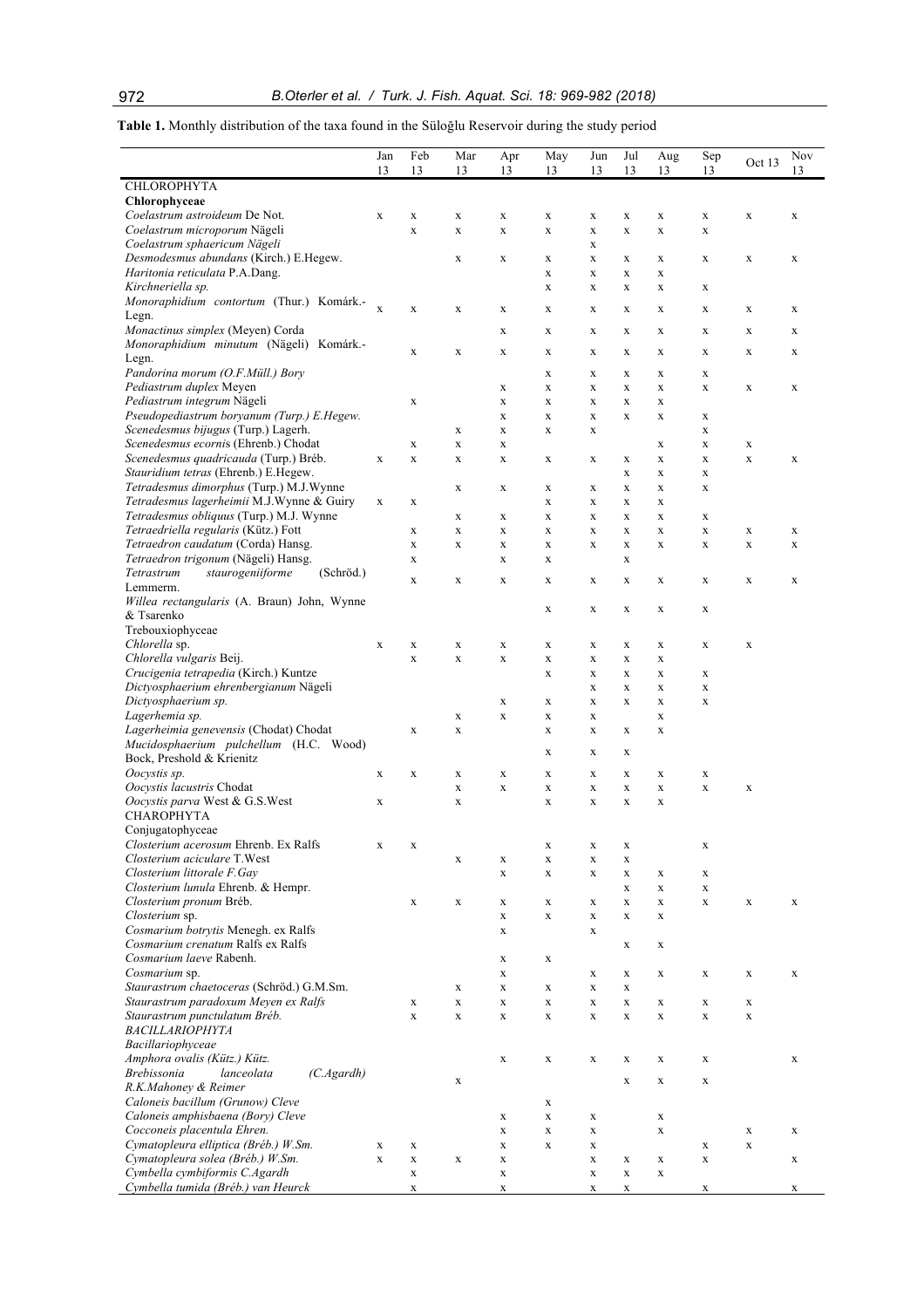|  |  |  | B.Oterler et al. / Turk. J. Fish. Aguat. Sci. 18: 969-982 (2018) | 973 |
|--|--|--|------------------------------------------------------------------|-----|
|--|--|--|------------------------------------------------------------------|-----|

## **Table 1.Continued**

|                                                                         | Jan         | Feb         | Mar                        | Apr                        | May         | Jun                        | Jul                        | Aug                        | Sep                        | Oct              | Nov              |
|-------------------------------------------------------------------------|-------------|-------------|----------------------------|----------------------------|-------------|----------------------------|----------------------------|----------------------------|----------------------------|------------------|------------------|
|                                                                         | 13          | 13          | 13                         | 13                         | 13          | 13                         | 13                         | 13                         | 13                         | 13               | 13               |
| Diatoma vulgaris Bory                                                   | $\mathbf x$ |             | $\mathbf x$                |                            |             |                            |                            |                            | $\mathbf x$                | $\mathbf X$      | $\mathbf x$      |
| Fragilaria capucina Desm.                                               |             |             | $\mathbf X$                |                            |             | X                          | $\mathbf X$                |                            |                            |                  |                  |
| Fragilaria crotonensis Kitton<br>Gomphonema olivaceum (Hornern.) Bréb.  |             |             | $\mathbf X$<br>X           | $\mathbf X$                | $\mathbf X$ | $\mathbf X$<br>$\mathbf X$ |                            | X                          | $\mathbf X$                | $\mathbf X$      |                  |
| Gomphonema truncatum Ehrenb.                                            |             |             |                            |                            | $\mathbf X$ | $\mathbf X$                | $\mathbf X$                | $\mathbf X$                | X                          |                  |                  |
| Gyrosigma attenuatum (Kütz.) Rabenh.                                    |             | $\mathbf x$ |                            | $\mathbf X$                | $\mathbf X$ |                            | $\mathbf X$                |                            |                            |                  |                  |
| Hippodonta capitata (Ehrenb.) Lange-Bert.,                              |             |             |                            |                            |             |                            |                            |                            |                            |                  |                  |
| Metzeltin & Witkowski                                                   |             |             |                            |                            | $\mathbf X$ |                            | $\mathbf X$                |                            | $\mathbf X$                |                  | X                |
| Navicula cryptocephala Kütz.                                            | $\mathbf X$ |             |                            | $\mathbf X$                |             | X                          | $\mathbf X$                |                            |                            | $\mathbf X$      | X                |
| Navicula viridula (Kütz.) Ehrenb.                                       |             |             | $\mathbf X$                |                            | $\mathbf X$ | $\mathbf X$                | $\mathbf X$                | $\mathbf X$                |                            |                  |                  |
| Navicula sp.<br>Nitzschia acicularis (Kütz.) W.Sm.                      | X<br>X      | $\mathbf X$ | $\mathbf X$<br>$\mathbf x$ | $\mathbf X$<br>$\mathbf X$ | $\mathbf X$ | $\mathbf X$<br>$\mathbf X$ | $\mathbf X$<br>$\mathbf X$ | $\mathbf X$<br>$\mathbf X$ | X<br>$\mathbf X$           | X<br>$\mathbf X$ | X<br>$\mathbf X$ |
| Nitzschia amphibia Grunow                                               | $\mathbf X$ |             |                            | $\mathbf X$                |             |                            |                            |                            |                            | $\mathbf x$      | $\mathbf x$      |
| Nitzschia flexa Schum.                                                  |             |             |                            |                            |             | X                          | X                          |                            | $\mathbf X$                |                  |                  |
| Nitzschia fonticola (Grunow) Grunow                                     | X           |             |                            |                            |             | X                          |                            |                            |                            |                  |                  |
| Nitzschia sigmoidea (Nitzsch) W.Sm.                                     |             |             |                            |                            |             | $\mathbf X$                |                            | X                          | $\mathbf X$                | X                |                  |
| Nitzschia palea W.Sm.                                                   | $\mathbf X$ | X           | $\mathbf X$                | $\mathbf X$                | $\mathbf X$ | $\mathbf X$                | $\mathbf X$                | $\mathbf X$                | $\mathbf X$                |                  | X                |
| Nitzschia sp.                                                           | $\mathbf X$ | X           |                            |                            | X           |                            | $\mathbf X$                | X                          | $\mathbf X$                | $\mathbf X$      | $\mathbf X$      |
| Tryblionella hungarica (Grunow) Freng.                                  |             | X           |                            | $\mathbf X$                |             |                            | $\mathbf X$                |                            |                            |                  |                  |
| Ulnaria ulna (Nitzsch) Compère<br>Coscinodiscophyceae                   | $\mathbf X$ | X           | $\mathbf X$                | $\mathbf X$                | $\mathbf X$ | X                          | X                          | $\mathbf X$                | X                          |                  | X                |
| Aulacoseira granulata (Ehrenb.) Simonen                                 | $\mathbf X$ | X           | X                          | $\mathbf X$                | $\mathbf X$ | X                          | $\mathbf X$                | $\mathbf X$                |                            |                  |                  |
| Aulacoseira italica (Ehrenb.) Simonsen                                  |             | $\mathbf X$ |                            | $\mathbf X$                | $\mathbf X$ |                            | $\mathbf X$                | $\mathbf X$                | $\mathbf X$                |                  |                  |
| Melosira varians C.Agardh                                               |             |             |                            | $\mathbf X$                | $\mathbf X$ | X                          | $\mathbf X$                | $\mathbf X$                |                            | $\mathbf X$      |                  |
| Mediophyceae                                                            |             |             |                            |                            |             |                            |                            |                            |                            |                  |                  |
| Cyclotella meneghiniana Kütz.                                           | $\mathbf X$ | X           | $\mathbf X$                | $\mathbf X$                | $\mathbf X$ | $\mathbf X$                | X                          | $\mathbf X$                | $\mathbf X$                | $\mathbf X$      | $\mathbf X$      |
| Pantocsekiella ocellata (Pant.) Kiss & Acs                              |             | $\mathbf X$ | $\mathbf X$                |                            |             |                            |                            |                            |                            |                  |                  |
| Stephanodiscus astraea (Kütz.) Grunow                                   | $\mathbf X$ | $\mathbf x$ |                            | $\mathbf X$                | X           |                            |                            | X                          | $\mathbf X$                |                  |                  |
| <b>OCHROPHYTA</b><br>Chrysophyceae                                      |             |             |                            |                            |             |                            |                            |                            |                            |                  |                  |
| Dinobryon divergens O.E.Imhof                                           |             |             |                            |                            | $\mathbf X$ | $\mathbf X$                | $\mathbf X$                | $\mathbf X$                |                            |                  |                  |
| <b>EUGLENOPHYTA</b>                                                     |             |             |                            |                            |             |                            |                            |                            |                            |                  |                  |
| Euglenophyceae                                                          |             |             |                            |                            |             |                            |                            |                            |                            |                  |                  |
| Euglena granulata (G.A.Klebs) F.Schmitz                                 | $\mathbf X$ | X           | $\mathbf X$                |                            | $\mathbf X$ | X                          | $\mathbf X$                | $\mathbf X$                | $\mathbf X$                | $\mathbf X$      |                  |
| Euglena texta (Dujard.) Hübner                                          |             | $\mathbf X$ |                            | $\mathbf X$                | $\mathbf X$ | $\mathbf X$                | $\mathbf X$                | $\mathbf X$                | $\mathbf X$                |                  |                  |
| Euglena tuberculata Swirenko                                            |             | $\mathbf x$ |                            | $\mathbf X$                | $\mathbf X$ |                            | $\mathbf X$                | X                          | $\mathbf X$                | $\mathbf X$      | X                |
| Euglena variabilis G.A.Klebs<br>Lepocinclus acus (O.F.Müll.) B.Marin &  |             |             |                            |                            | $\mathbf X$ |                            | $\mathbf X$                | $\mathbf X$                |                            |                  |                  |
| Melkonian                                                               |             |             |                            |                            | $\mathbf X$ | X                          | $\mathbf X$                | $\mathbf X$                | $\mathbf X$                |                  |                  |
| <b>Phacus acuminatus Stokes</b>                                         |             |             |                            |                            | $\mathbf X$ | X                          | $\mathbf X$                | $\mathbf X$                | $\mathbf X$                | X                | X                |
| Phacus longicauda (Ehrenb.) Dujard.                                     |             |             |                            | $\mathbf X$                | $\mathbf X$ | X                          | $\mathbf X$                | $\mathbf X$                | $\mathbf X$                | $\mathbf X$      | $\mathbf X$      |
| Trachelomonas armata (Ehrenb.) F.Stein                                  |             |             | X                          |                            | $\mathbf X$ |                            | $\mathbf X$                | $\mathbf X$                | $\mathbf X$                | X                |                  |
| Trachelomonas hispida (Perty) F.Stein                                   | $\mathbf X$ | $\mathbf x$ | $\mathbf X$                | $\mathbf X$                | $\mathbf X$ | X                          | $\mathbf X$                | $\mathbf X$                | $\mathbf X$                | $\mathbf x$      | $\mathbf X$      |
| Trachelomonas volvocina (Ehrenb.) Ehrenb.                               | $\mathbf X$ | $\mathbf X$ | X                          | $\mathbf X$                | $\mathbf X$ | X                          | X                          | X                          | $\mathbf X$                | X                | X                |
| CYANOBACTERIA (Cyanophyta)                                              |             |             |                            |                            |             |                            |                            |                            |                            |                  |                  |
| Cyanophyceae<br>Anabaena oscillarioides Bory ex Bornet &                |             |             |                            |                            |             |                            |                            |                            |                            |                  |                  |
| Flahault                                                                |             |             |                            |                            |             |                            | $\mathbf X$                | $\mathbf X$                | $\mathbf X$                |                  |                  |
| Aphanizomenon sp.                                                       |             |             |                            |                            |             |                            | $\mathbf X$                | $\mathbf X$                | $\mathbf X$                | $\mathbf X$      | $\mathbf X$      |
| Chroococcus sp.                                                         | $\mathbf X$ |             |                            |                            | $\mathbf X$ | $\mathbf X$                | $\mathbf X$                | $\mathbf X$                | $\mathbf X$                | $\mathbf X$      |                  |
| Homoeothrix sp.                                                         |             |             |                            |                            |             | $\mathbf X$                | $\mathbf X$                | $\mathbf X$                | $\mathbf X$                | $\mathbf X$      |                  |
| Microcystis aeruginosa (Kütz.) Kütz.                                    |             |             |                            |                            | $\mathbf X$ | $\mathbf X$                | $\mathbf X$                | $\mathbf X$                | $\mathbf X$                | $\mathbf X$      | X                |
| Merismopedia punctata Meyen                                             |             |             |                            |                            |             | $\mathbf X$                | $\mathbf X$                | $\mathbf X$                |                            |                  | X                |
| Oscillatoria limosa C.Agardh<br>Oscillatoria princeps Vaucher ex Gomont | $\mathbf X$ |             | $\mathbf X$                |                            | $\mathbf X$ | $\mathbf X$                |                            | $\mathbf X$                | $\mathbf X$<br>$\mathbf X$ | $\mathbf X$<br>X |                  |
| Oscillatoria sancta Kütz ex Gomont                                      |             | X           | $\mathbf X$                |                            | $\mathbf X$ |                            | $\mathbf X$                |                            | $\mathbf X$                |                  |                  |
| Pseudanabaena catenata Lauterborn                                       |             | X           |                            |                            |             |                            |                            | $\mathbf X$                | $\mathbf X$                | $\mathbf X$      |                  |
| Pseudanabaena<br>limnetica (Lemmerm.)                                   |             |             |                            |                            |             |                            |                            |                            |                            |                  |                  |
| Komárek                                                                 | $\mathbf X$ | X           |                            | $\mathbf X$                | $\mathbf X$ | $\mathbf X$                | $\mathbf X$                | $\mathbf X$                | X                          | $\mathbf X$      | X                |
| Pseudanabaena sp.                                                       | $\mathbf X$ |             |                            |                            |             | X                          |                            |                            | X                          | $\mathbf X$      | $\mathbf X$      |
| Trichormus variabilis (Kütz. Ex Bornet &                                |             |             |                            |                            |             | $\mathbf X$                |                            | $\mathbf X$                | $\mathbf X$                | $\mathbf X$      |                  |
| Flahault) Komárek & Anagn.                                              |             |             |                            |                            |             |                            |                            |                            |                            |                  |                  |
| <b>MIOZOA</b><br>Dinophyceae                                            |             |             |                            |                            |             |                            |                            |                            |                            |                  |                  |
| Ceratium hirundinella (O.F.Müll.) Dujard.                               |             |             |                            |                            | $\mathbf X$ | $\mathbf X$                | X                          | $\mathbf X$                | X                          |                  |                  |
| Peridiniopsis borgei Lemmerm.                                           |             |             | X                          | $\mathbf X$                | $\mathbf X$ | $\mathbf X$                | $\mathbf X$                | $\mathbf X$                | $\mathbf X$                | $\mathbf X$      |                  |
| Peridinium cinctum (O.F.Müll.) Ehrenb.                                  |             | $\mathbf X$ | $\mathbf X$                | $\mathbf X$                | $\mathbf X$ | $\mathbf X$                | $\mathbf X$                | $\mathbf X$                | $\mathbf X$                |                  | X                |
| Peridinium sp.                                                          |             |             |                            |                            | $\mathbf X$ | $\mathbf X$                | $\mathbf X$                | $\mathbf X$                |                            |                  |                  |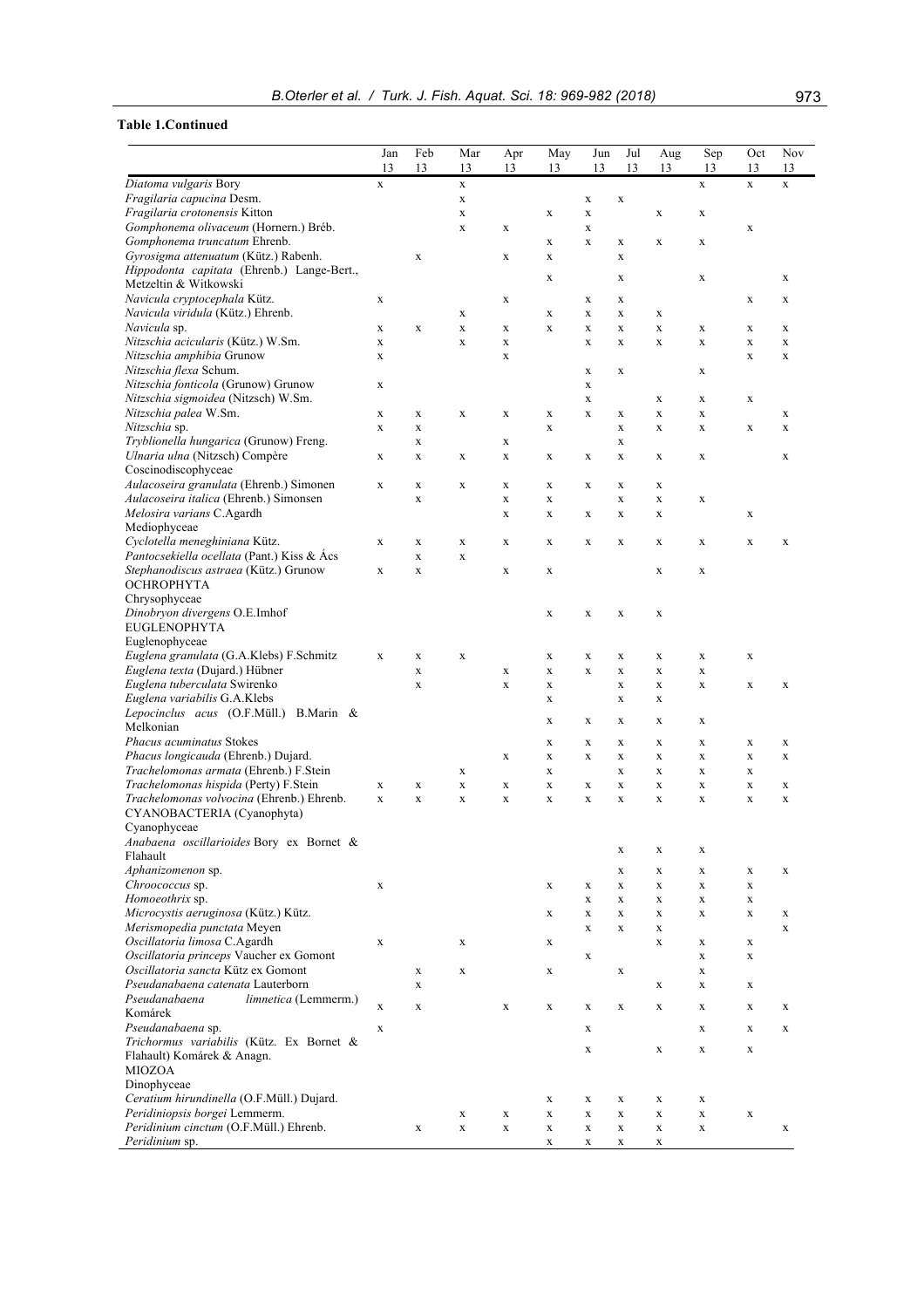

**Figure 2.** Distribution of the discovered taxa based on stations and groups.



Figure 3. Distribution of the discovered taxa based on months-groups, and their Shannon diversity values.



**Figure 4.** Monthly distribution of numbers of organisms found in Sampling Stations.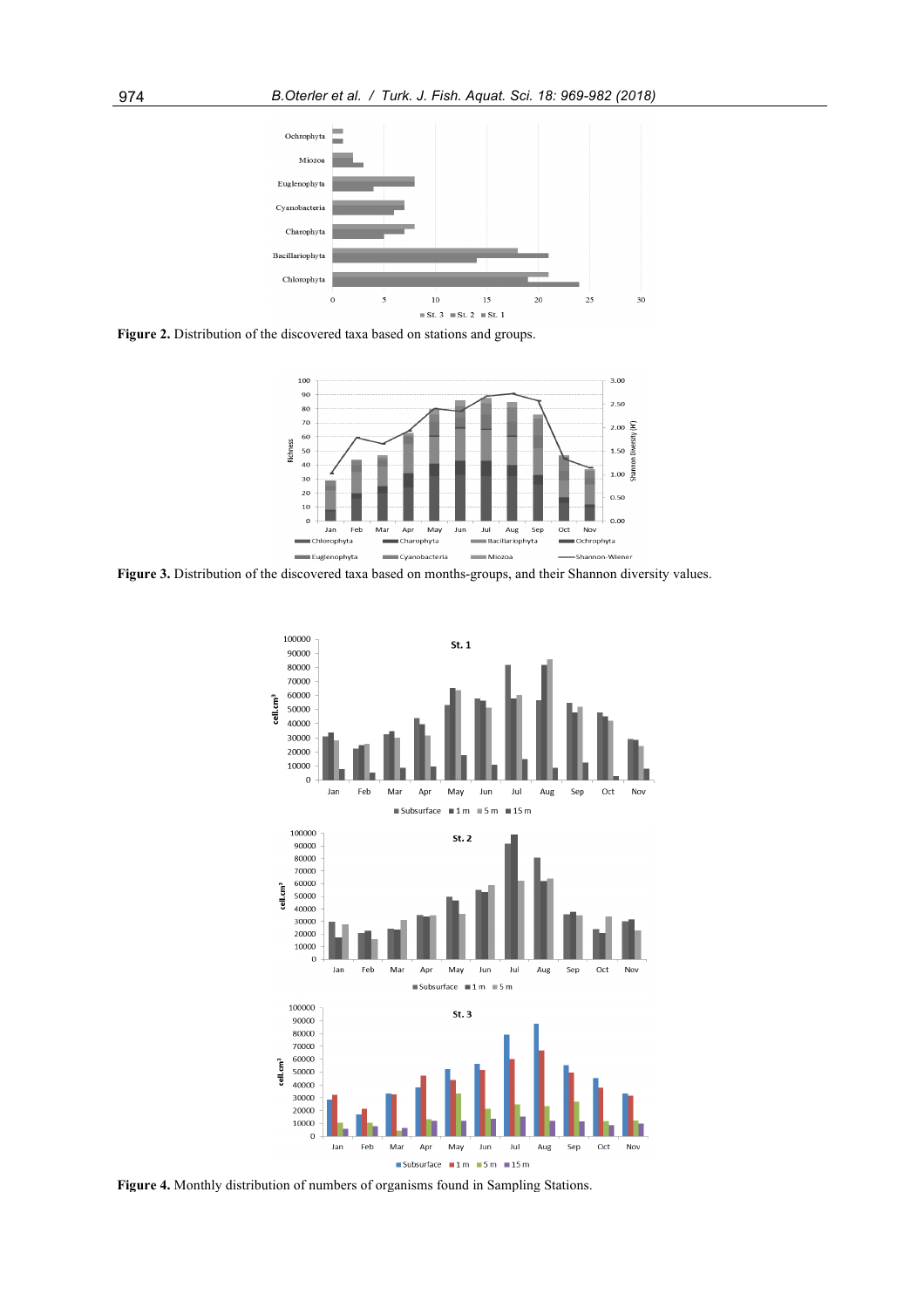|                            | Abundance (cells.cm <sup>-3)</sup> |       | Contribution $(\% )$ |  |  |
|----------------------------|------------------------------------|-------|----------------------|--|--|
| Phytoplankton Group        | Range                              | Mean  | Mean                 |  |  |
| Chlorophyta                | 9334-18647                         | 14379 | 36.42                |  |  |
| Charophyta                 | 1887-7931                          | 4311  | 10.92                |  |  |
| Bacillariophyta)           | 755-2748                           | 2106  | 5.33                 |  |  |
| Ochrophyta                 | 112-696                            | 463   | 1.17                 |  |  |
| Cyanobacteria (Cyanophyta) | 6417-15168                         | 11748 | 29.76                |  |  |
| Miozoa                     | 3546-6425                          | 5436  | 13.77                |  |  |
| Euglenophyta               | 873-1145                           | 1035  | 2.62                 |  |  |

**Table 2.** Numbers of individuals and % distributions of the phytoplankton community in the Süloğlu Reservoir by groups



**Figure 5.** Monthly changes in the relative abundance (% abundance) of dominant species found in the Süloğlu Reservoir phytoplankton.

**Table 3.** The mean water temperature, pH, dissolved oxygen and chlorophyll-a values measured in the Süloğlu Reservoir based on depths (Surface, 1mt and 5mt mean values of three stations, 15 mt, mean values of St.1 and St.3)

|                        |                  | Jan   | Feb   | Mar  | Apr   | May   | Jun   | Jul   | Aug   | Sep   | Oct   | <b>Nov</b> |
|------------------------|------------------|-------|-------|------|-------|-------|-------|-------|-------|-------|-------|------------|
|                        | Surface          | 6,3   | 8,1   | 11,6 | 13,4  | 18,5  | 25,8  | 27,1  | 23,8  | 20,3  | 14,9  | 5,2        |
| Temp. $(^{\circ}C)$    | 1 <sub>mt</sub>  | 6,5   | 8,1   | 11,4 | 12,9  | 17,6  | 24,7  | 26,3  | 23,7  | 19,8  | 14,6  | 5,3        |
|                        | 5 <sub>mt</sub>  | 6,5   | 8,2   | 11,1 | 10,1  | 15,2  | 22,4  | 25,1  | 22,9  | 17,3  | 13,5  | 5,3        |
|                        | 15 <sub>mt</sub> | 7,1   | 9,1   | 9,4  | 9,6   | 11,3  | 13,5  | 16,2  | 16,2  | 15,7  | 13,8  | 6,8        |
|                        | Surface          | 8,05  | 7,75  | 7,35 | 8,38  | 8,52  | 8,48  | 8,95  | 8,81  | 8,78  | 8,12  | 7,65       |
|                        | 1 <sub>mt</sub>  | 8,15  | 8,35  | 8,05 | 8,44  | 8,45  | 8,15  | 9,25  | 8,88  | 8,85  | 8,04  | 7,75       |
| pH                     | 5 <sub>mt</sub>  | 8,17  | 8,12  | 7,79 | 8,33  | 8,24  | 7,73  | 8,25  | 8,73  | 8,35  | 7,94  | 7,85       |
|                        | 15mt             | 8,21  | 7,83  | 7,65 | 8,24  | 8,12  | 7,56  | 8,06  | 8,38  | 8,07  | 7,76  | 7,25       |
|                        | Surface          | 10,55 | 11,35 | 9,25 | 10,75 | 8,75  | 7,85  | 8,95  | 8,15  | 7,75  | 7,25  | 9,85       |
|                        | 1 <sub>mt</sub>  | 8,55  | 7,85  | 9,15 | 10,25 | 8,4   | 8,15  | 9,15  | 8,15  | 7,65  | 7,65  | 9,35       |
| $D.O(mg L^{-1})$       | 5 <sub>mt</sub>  | 8,15  | 8,2   | 9,3  | 10,9  | 8,25  | 7,55  | 9,05  | 8,25  | 7,05  | 7,2   | 9,8        |
|                        | 15 <sub>mt</sub> | 9,25  | 10,35 | 9,55 | 10,15 | 7,85  | 7,45  | 8,25  | 8,15  | 4,95  | 5,15  | 9,65       |
|                        | Surface          | 3,55  | 3,55  | 3,55 | 4,44  | 17,76 | 31,96 | 21,32 | 21,32 | 26,64 | 14,2  | 5,32       |
|                        | 1 <sub>mt</sub>  | 1,77  | 2,55  | 1,77 | 3,55  | 14,28 | 23,08 | 26,64 | 24,86 | 23,97 | 13,74 | 3,55       |
| Chl- $a(\mu g L^{-1})$ | 5 <sub>mt</sub>  | 5,32  | 1,77  | 3,55 | 3,55  | 10,56 | 28,41 | 28,41 | 30,19 | 15,98 | 17,31 | 4,44       |
|                        | 15 <sub>mt</sub> | 3,55  | 2,65  | 5,32 | 3,55  | 7,1   | 14,2  | 8,88  | 17,76 | 20,42 | 10,65 | 3,55       |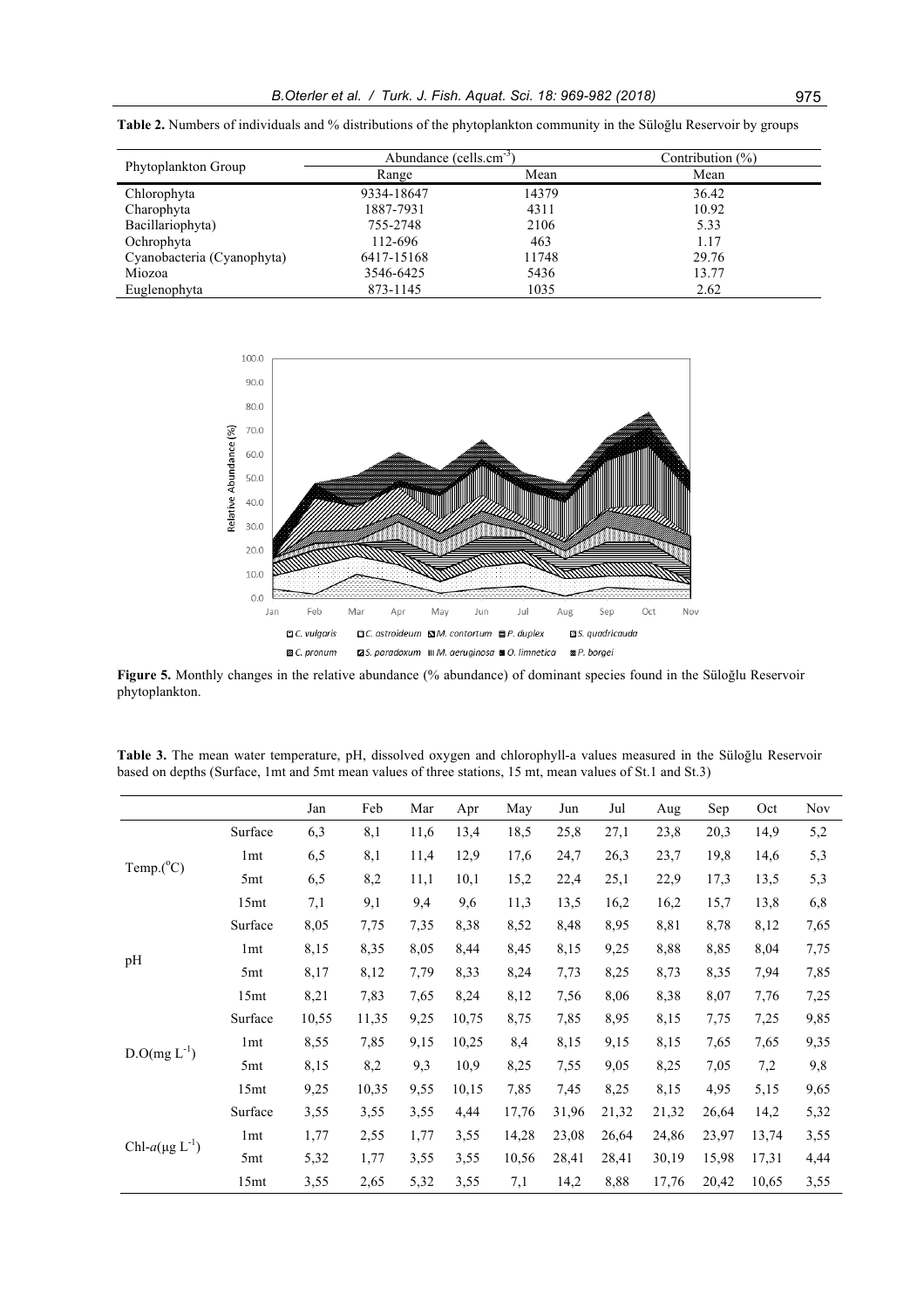values of the three stations of the reservoir is given in Figure 6. The depth of the lake was measured as 33.4 m on average. The total phosphorus (TP) of Süloğlu Reservoir ranged from 10 to 550 mg/m<sup>3</sup>.

Among the subsurface environmental variables measured through the study period, the highest value of salinity was measured in July, while SRP in March,

nitrate nitrogene May, nitrite nitrogene January and conductivity in November. Some parameters measured in the lake are given in Table 4. CCA analysis was used to determine the relationship between the abundance of phytoplankton species and environmental variables. Figure 7 shows the 10 taxa dominant in the reservoir and their relationships with



**Figure 6.** Monthly change in the water transparency values measured at the Süloğlu Reservoir.

**Table 4.** Mean values of some environmental variables measured at the Süloğlu Reservoir

|            | Jan   | Feb      | Mar   | Apr   | Mav   | Jun   | Jul   | Aug   | Sep   | Oct   | <b>Nov</b> |
|------------|-------|----------|-------|-------|-------|-------|-------|-------|-------|-------|------------|
| Salinity   | 0.042 | 0.049    | 0.046 | 0.049 | 0.045 | 0.049 | 0.056 | 0.047 | 0.045 | 0.047 | 0.049      |
| <b>SRP</b> | 0.01  | 0.08     | 0.55  | 0.48  | 0.24  | 0.12  | 0.22  | 0.09  | 0.01  | 0.01  | 0.06       |
| $NO3-N$    | 3.98  | 4.02     | 4.18  | 4.03  | 4.55  | 3.46  | 3.85  | 3.65  | 3.85  | 4.05  | 4.23       |
| $NO2-N$    | 0.008 | $0.01\,$ | 0.01  | 0.01  | 0.03  | 0.03  | 0.005 | 0.004 | 0.004 | 0.003 | 0.006      |
| Con.       | 334   | 305      | 225   | 315   | 340   | 325   | 330   | 334   | 337   | 335   | 345        |

\*Salinity (g.L<sup>-1</sup>), (NO<sub>2</sub> N) Nitrite-Nitrogen (mg.L<sup>-1</sup>), (NO<sub>3</sub> N) Nitrate-Nitrogen (mg.L<sup>-1</sup>), (SRP) soluble reactive phosphorus (mg.L<sup>-1</sup>), (Con.)  $(\mu S.cm^2)$ ,



**Figure 7.** Biplot of first and second CCA axis for phytoplankton in the Süloğlu Reservoir. Dominant algae, *Cvul; C. vulgaris, Cast; C. astroideum, Mcon; M. contortum, Pdup; P. duplex, Squa; S. quadricauda, Cpro; C. pronum, Spar; S. paradoxum, Maer; M. aeruginosa, Olim; O. Limnetica, Pbor; P. borgei.* Environmental variables: Temp; temperature, Secchi; secchi depth, NO<sub>3</sub>; nitrate, NO<sub>2</sub>; nitrite, Con; conductivity, DO; dissolved oxygen, Chl; chlorophyll-*a*, SRP; soluble reactive phosporus, Sal; salinity. 1 to 11; January to November.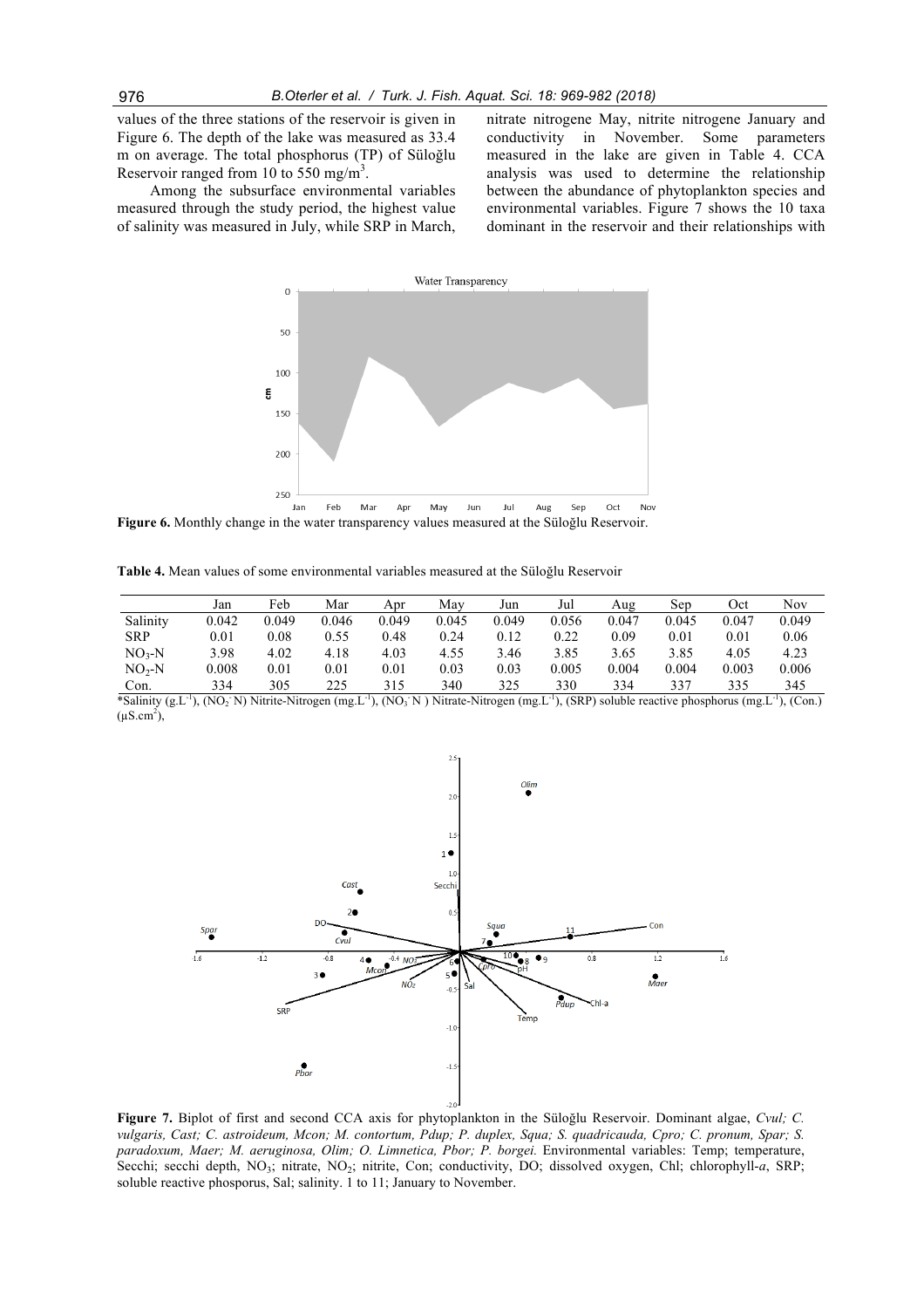10 different environmental factors. According to the CCA biplot analysis, the eigenvalues of the first two axes were calculated as 0.21 and 0.59, respectively. The first axis of CCA explained 55.34% of the total variance in species, while the second axis explained 24.32% of the total variance. The dominant species *C. vulgaris*, was positively correlated with DO, while *S. quadricauda* with conductivity, *M. contortum* with nutrient.. *C. pronum* was positively correlated with pH and Chlorophyll-*a*, while *P. duplex* with Chlorophyll-*a* in the ordination diagram of CCA (Figure 7).

TSI values of Süloğlu Reservoir was calculated according to Carlson (1977) considering Secchi disc (TSI<sub>SD</sub>), Chlorophyll-*a* (TSI<sub>CA</sub>) and total phosphorus  $(TSI<sub>TP</sub>)$  values  $(Table 5)$ . According to the measurements of Süloğlu Dam's monthly mean Secchi disc, Chlorophyll-*a* and Total Phosphorus values, it was aimed to determine the trophic state of the lake. The mean values were found as, Secchi disc (TSI<sub>SD</sub>): 55.72, Chlorophyll- $a$  (TSI<sub>CA</sub>): 53.49 and total phosphorus  $(TSI_{TP})$ : 68.13. The lake's mean CTSI value was calculated as 59.11 (Figure 8).

#### **Discussion**

Water level changes that occur in reservoirs are much higher than those in natural lakes. The reason for this is that, in addition to evaporation and precipitation events that also occur in natural lakes, the water in reservoirs is used for various purposes (Wetzel, 2001; Dodds, 2002). These very significant changes in water levels that are under control of humans affect the life in the aquatic environment directly (Wetzel, 2001; Dodds, 2002). As a result of the year-long study which was conducted in the Süloğlu Reservoir, we found changes caused by evaporation, as well as withdrawal of water for various needs such as drinking water and irrigation. Nitrate nitrogen values were found low during the study period, and dissolved oxygen values were measured in the range of  $2.6-11.6$  mg  $L^{-1}$ . The Chlorophyll-*a* values varied in the range of 3.32- 17.76  $\mu$ g L<sup>-1</sup>, while the highest values were found in

**Table 5.** Carlson's trophic state index values and classification of lakes

| TSI<br>values | TrophicStatus | Attributes                                                                                              |
|---------------|---------------|---------------------------------------------------------------------------------------------------------|
| $<$ 30        | Oligotrophic  | Clear water, oxygen throughout the year in the hypolimnion                                              |
| 30-40         | Oligotrophic  | A lake will still exhibit oligotrophy, but some shallower lakes will become anoxic during<br>the summer |
| $40 - 50$     | Mesotrophic   | Water moderately clear, but increasing probability of anoxia during the summer                          |
| 50-60         | Eutrophic     | Lower boundary of classical eutrophy: Decreased transparency, warm-water fisheries only                 |
| 60-70         | Eutrophic     | Dominance of blue-green algae, algal scum probable, extensive macrophyte problems                       |
| 70-80         | Eutrophic     | Heavy algal blooms possible throughout the summer, often hypereutrophic                                 |
| > 80          | Eutrophic     | Algal scum, summer fish kills, few macrophytes                                                          |



**Figure 8.** Carlson Trophic State Index, Süloğlu Reservoir 2013.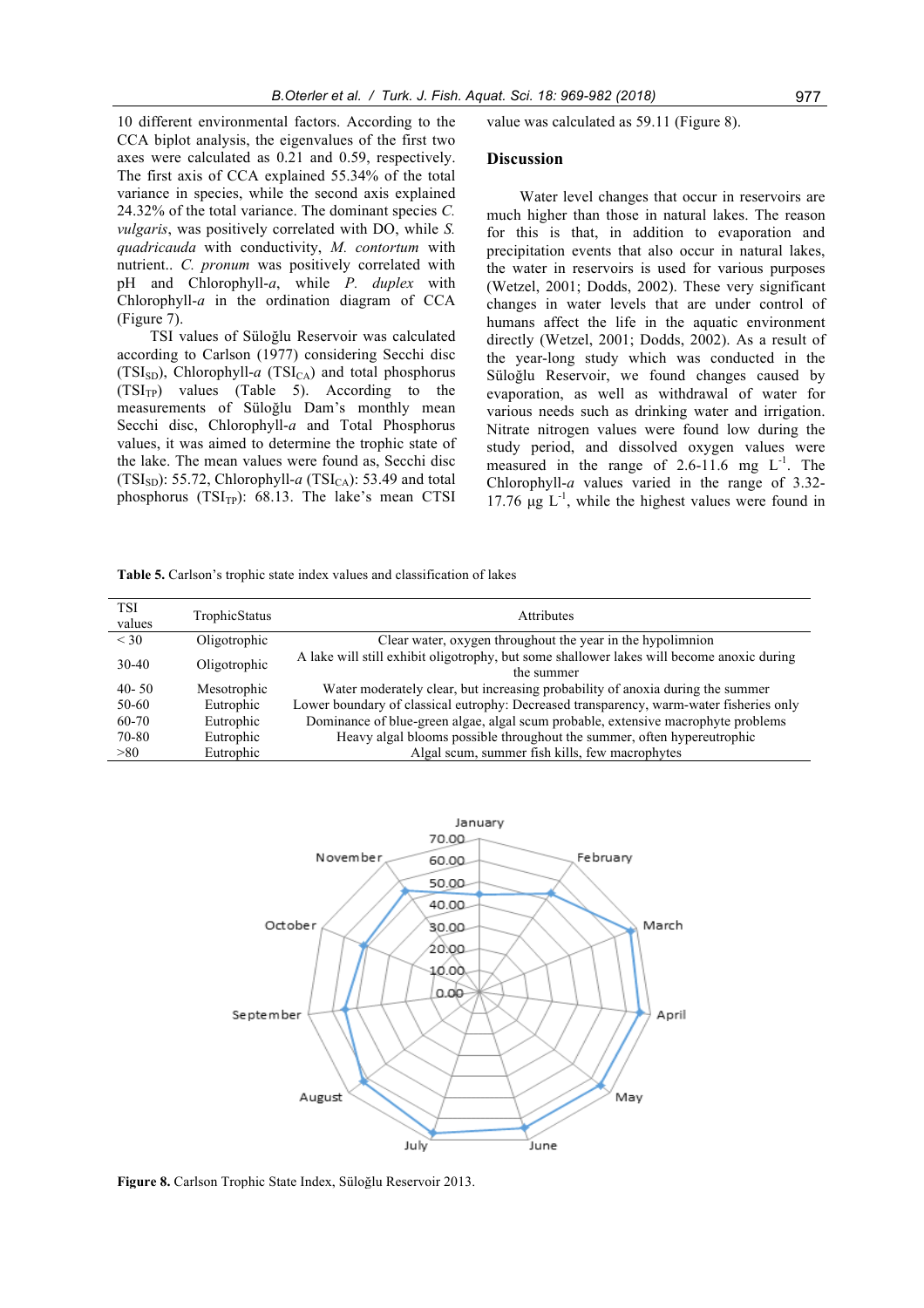summer months in which phytoplankton abundance increased; the values decreased starting with September, and reached the lowest numbers in February. The phytoplankton abundance of the Süloğlu Reservoir reached its maximum in summer months. While this agreed with the results on the Kadıköy Dam constructed in Thrace, in contrast to the case here, high phytoplankton abundance was found in fall months in the Hasan Uğurlu (Samsun) and Kemer dam lakes which are mesotrophic (Gönülol & Obalı a, b, 1998; Özyalın & Ustaoğlu, 2008; Öterler, 2013).

While the air and water temperatures measured during the study period were seasonally normal. The water temperature measurements taken from right below the surface and at depths of 1, 5, 15 and 25 were analyzed using YSKYY and found to not exceed 1st Class water quality values (YSKYY, 2015). The measured pH values showed that the water in the lake was slightly alkaline (Table 3). It is reported that the pH value should be between 6.5 and 8.5 in order to provide a suitable environment for aquatic organisms and prevent endangering the lives of those organisms (Wetzel, 2001; Dodds, 2002). It is emphasized that especially high pH values lead to increases in the harmful effects of ammonia and nitrogen compounds in the water, and pH changes are highly important for achieving chemical balance in aquatic environments and therefore continuation of aquatic life (Küçükyılmaz *et al*., 2010; Boztuğ *et al*., 2012). In our study, the pH of the water changed between 7.25 (November) and 9.25 (July). When measurements of pH in the lake water was considered in terms of YSKYY, it appeared that pH values of the lake did not exceed 1st and 2nd Class quality values. While dissolved oxygen concentration is a parameter directly related to photosynthesis, respiration and decomposition, it is also related to light intensity and temperature (Cunha-Santino, Bitar & Bianchini, 2013). Our study found dissolved oxygen values as 1st Class based on YSKYY criteria (YSKYY, 2015).

In freshwater ecosystems, a conductivity value in the range of 250-500  $\mu$ S.cm<sup>-1</sup> is acceptable (Dodds, 2002). The conductivity values measured in our study showed suitable characteristics for freshwater ecosystems and organisms living there. Salinity is also important for being able to utilize the reservoir in question as a source of drinking water. The salinity values we obtained showed that the Süloğlu Reservoir is suitable as a freshwater reservoir (Dodds, 2002; Tanyolaç, 2011). The nitrate nitrogen values were found between 3.46 and 4.55 mg/L, and according to the YSKYY criteria, they were in the 2nd Class water quality range. According to the nitrite nitrogen values, the lake's water fall into the 2nd and 3rd Classes. The lake moved between 1st and 3rd Class water quality levels.

Generally, it may be stated in terms of monthly mean values that the Süloğlu reservoir has 1st and 2nd class characteristics of water quality according to

YSKYY inland water resource directive. However, occasional fluctuations in the nitrogenous compounds may affect the quality of the lake's water negatively (YSKYY, 2015).

The evaluation of one year data showed that the highest abundance was in July by 88 taxa. The Chlorophyta was found as the dominant group followed by Cyanophyta, Miozoa and Charophyta, respectively (see Table 2). Diatoms were represented through the year with low numbers, while Euglenoids increased their numbers in spring, summer and early fall in depths below 5 m. *Microcystis aeruginosa* is a dominant algal species in surface of eutrophic lakes. The dominancy of the species here is achieved by its positive bouyancy ability which helps it to survive and increase in number, in contrast to other species which cannot resist surviving in mixing water body with insufficient light whose size is determined by the mixing depth and euphotic depth (Naselli-Flores & Barone, 2003). *M. aeruginosa* increased colony numbers and especially colony diameter (due to increase in the number of cells in a colony) starting with June, and was included among the dominant organisms among the phytoplankton till September. This situation agrees with results of Ömerli Dam (Albay & Akçalan, 2003). Additionally, Teneva, Belkinova, Dimitrova-Dylgerova, Vlaknova & Mladenov, 2010a; Teneva, Mladenov, Belkinova, Dimitrova-Dylgerova & Dzhambazov, 2010b and Dimitrova, Nenova, Uzunov, Shishinova & Stoyneva, 2014 showed that in Bulgaria (Borovitsa Vacha and Vaya reservoirs), a neighboring country with similar climatic conditions, and cyanoprokariotic blooms in September were always dominated by the genus *Microcystis*. *M. aeruginosa* was also found in several studied reservoirs in Turkey such as Hasan Uğurlu, Kemer, Çamlıdere, Derbent, Hirfanlı, Ömerli and Kadıköy Reservoirs (Fakıoğlu *et al*., 2011). This species was also found in the lake and stream studies conducted in Thrace (Öterler, 2013; Öterler, Kırgız & Albay, 2014; Öterler, Albay, Çamur-Elipek, Güher & Kırgız, 2015). Members of the Cyanophyta group except *M. aeruginosa* did not become dominant in the lake.

Chlorophyta was the group of phytoplankton represented with the most taxa and number of organisms in our study area. The Chlorophyta group consisted of Trebouxiophyceae and Chlorophyceae. This situation was similar to the phytoplankton compositions of various mesotrophic and eutrophic lakes in Turkey (Gönülol & Obalı, 1998b; İşbakan-Taş, Gönülol & Taş, 2002; Ongun-Sevindik, 2010). Presence of Chlorococcales members is accepted as transition from the oligotrophic stage to the eutrophic stage (Hutchinson, 1957). Among these *Monoraphidium* species were frequently observed through the study period. It is known that *Monoraphidium* species are dominant in oligotrophic and mesotrophic lakes (Legnerova, 1965). Among other Chlorococcales members frequently found in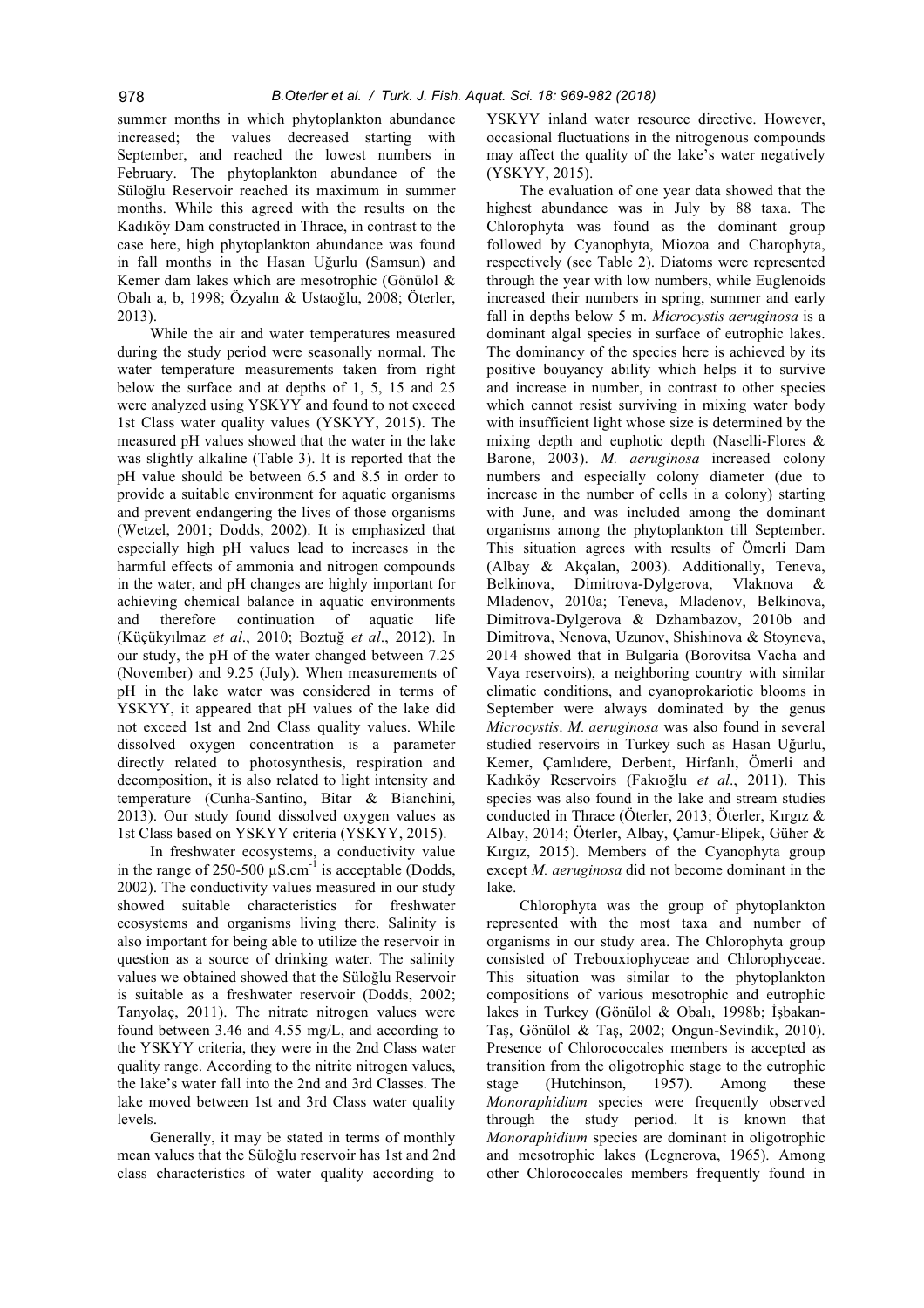our study area, *Scenedesmus* and *Pediastrum* were abundantly encountered in oligomesotrophic reservoirs and eutrophic lakes in Turkey (Aykulu & Obalı, 1981; Aykulu, Obalı & Gönülol, 1983; Obalı, 1984; Gönülol & Obalı, 1998a, b; İşbakan-Taş *et al*., 2002; Albay *et al*., 2003; Baykal, Açıkgöz, Yıldız & Bekleyen*,* 2004; Kıvrak & Gürbüz, 2005; Özyalın & Ustaoğlu, 2008; Ongun-Sevindik, 2010; Çelekli & Öztürk, 2014). The *Oocystis* and *Lagerhemia* taxa, reported to be highly adaptive for oligotrophic and mesotrophic lakes, were encountered in abundance through our study in many months (Hutchinson, 1967; Trifonova, 1998; Reynolds *et al*., 2002).

6 taxa were found in the Charophyta division, and most of these consisted of species in the genus *Staurastrum,* which is reported as a characteristic of oligotrophic lakes (Rawson, 1956; Hutchinson, 1967; Wetzel, 2001; Palmer, 1980). Additionally, species in the genera of *Cosmarium* and *Closterium* (especially *Closterium littoral* and *C. pronum*) also increased in numbers in spring and summer months. Species belonging to these genera are encountered in various oligotrophic and mesotrophic lakes in Turkey (Akköz & Güler, 2004; Baykal *et al*., 2004; Karacaoğlu, Dere & Dalkıran, 2004; Şahin & Akar, 2007; Ustaoğlu Balık, Gezerler-Şipal, Özdemir & Aygen, 2010; Ongun-Sevindik, 2010). However, while the Charophyta group in the Süloğlu Reservoir increased in numbers in some months, it never became dominant in any sampling period during the course of the study.

*Ceratium hirundinella,* which was the thirddegree dominant organism group in the lake after Chlorophyta and reported by Rawson (1956) as an indicator of mesotrophic waters, was found in low numbers in summer months; again, the *Peridinium cinctum*, *Peridiniopsis borgei* species, which are reported to be abundant in oligotrophic and mesotrophic waters, were found in high numbers (Rawson, 1956; Eloranta, 1995; Reynolds *et al*., 2002).

Ochrophyta (Chrysophyceae class) species *Dinobryon divergens* that are reported to be found in phosphorus-poor waters were occasionally found in the lake (Hutchinson, 1944; Lee, 1980; Sandgren, 1988).

The CCA analysis showed a noticeable relationship between water quality parameters and temporal changes in dominant phytoplankton species. In the Süloğlu Reservoir, according to the CCA results, nutrients were effective on the phytoplankton in spring months, while pH and water temperature were effective in summer months. Albay & Akçaalan (2003) indicated that filamentous cyanophytes have a broad range of tolerance to physical disturbance including water level fluctuation, large amounts of suspended solids, and low Secchi disk transparency. Although similar results were reached by Tunca, Ongun-Sevindik, Bal & Arabacı (2014), the relationship between filamentous blue-green algae

species and secchi in our study was not significant.

According to the Carlson (1977) trophic status index we used to determine the trophic level of the Süloğlu Reservoir. The TSI values of the Süloğlu Reservoir changed in the range of 44.46-67.29. According to this index, while this lake was found to be mesotrophic in winter months, it generally had a eutrophic conditions.

In lakes, the appearance of cyanoprokaryotic blooms is one of the major consequences of eutrophication (Conley *et al.*, 2009). Phytoplankton diversity and biomass are related to light, pH values, temperature, mixing and water-level fluctuation, but most significantly to the concentration of nutrients as total nitrogen and total phosphorus (Albay *et al*., 2003; Dimitrova *et al*., 2014). The strong temperature-depth gradient within the reservoir might facilitate intense vertical water mixing, which can induce changes in the nutrient concentrations in the surface layer (Yamamoto & Nakahara, 2006). Additionally, phytoplankton growth is influenced by the abundance of sunlight and some nutrient in the water. Moreover, a surplus of these nutrients in suitable conditions may lead to excessive blooming of algae (Marshall, 2009). In conclusion, Süloğlu Reservoir has a mesotrophic character considering the phytoplankton species found in the lake. However, a bloom formation due to the increase in *M. aeruginosa* was recorded in the lake in summer months. This shows that the lake is in the eutrophication process and in a sensitive situation. Therefore, the lake has to be monitored and necessary measures should to be taken.

### **References**

- Addinsoft, XLSTAT. (2015). Data analysis and statistics with MS Excel. Addinsoft, NY, USA. xlstat available at https:// www.xlstat.com/en/home.
- Akçaalan, R., Köker, L., Gürevin, C. & Albay M. (2014). *Planktothrix Rubescens*: A Perennial Presence and Toxicity in Lake Sapanca, *Turkish Journal of Botany*, 38, 782–789. https://dx.doi.org/10.3906/bot-1401-26
- Akçaalan, R., Young, F., Metcalf, J., Morrison, L., Albay, M., & Codd, G.A. (2006). "Microcystin Analysis in Single Filaments of *Planktothrix* spp. in Laboratory Cultures and Environmental Blooms", *Water Research*, 40, 1583–1590.
- https://dx.doi.org/10.1016/j.watres.2006.02.020
- Akköz, C., & Güler, S. (2004). The Algal Flora of Topçu Lake (Yozgat) I: Epilithic and Epiphytic Algae. (in Turkish with English abstract). *Selçuk University Journal of Science Faculty*, 23, 7–14.
- Albay, M., & Akçaalan, R. (2003). Factors influencing the phytoplankton steady state assemblages in a drinkingwater reservoir (Ömerli reservoir, Istanbul). *Hydrobiologia*, 502, 85–95. https://dx.doi.org/10.1023/B:HYDR.0000004272.387 02.c3
- Albay, M., Akcaalan, R., Aykulu, G., Tufekci, H., Beattie, K.A., & Codd, G.A. (2003). Occurrence of toxic cyacobacteria before and after copper sulphate treatment in a water reservoir, İstanbul, Turkey.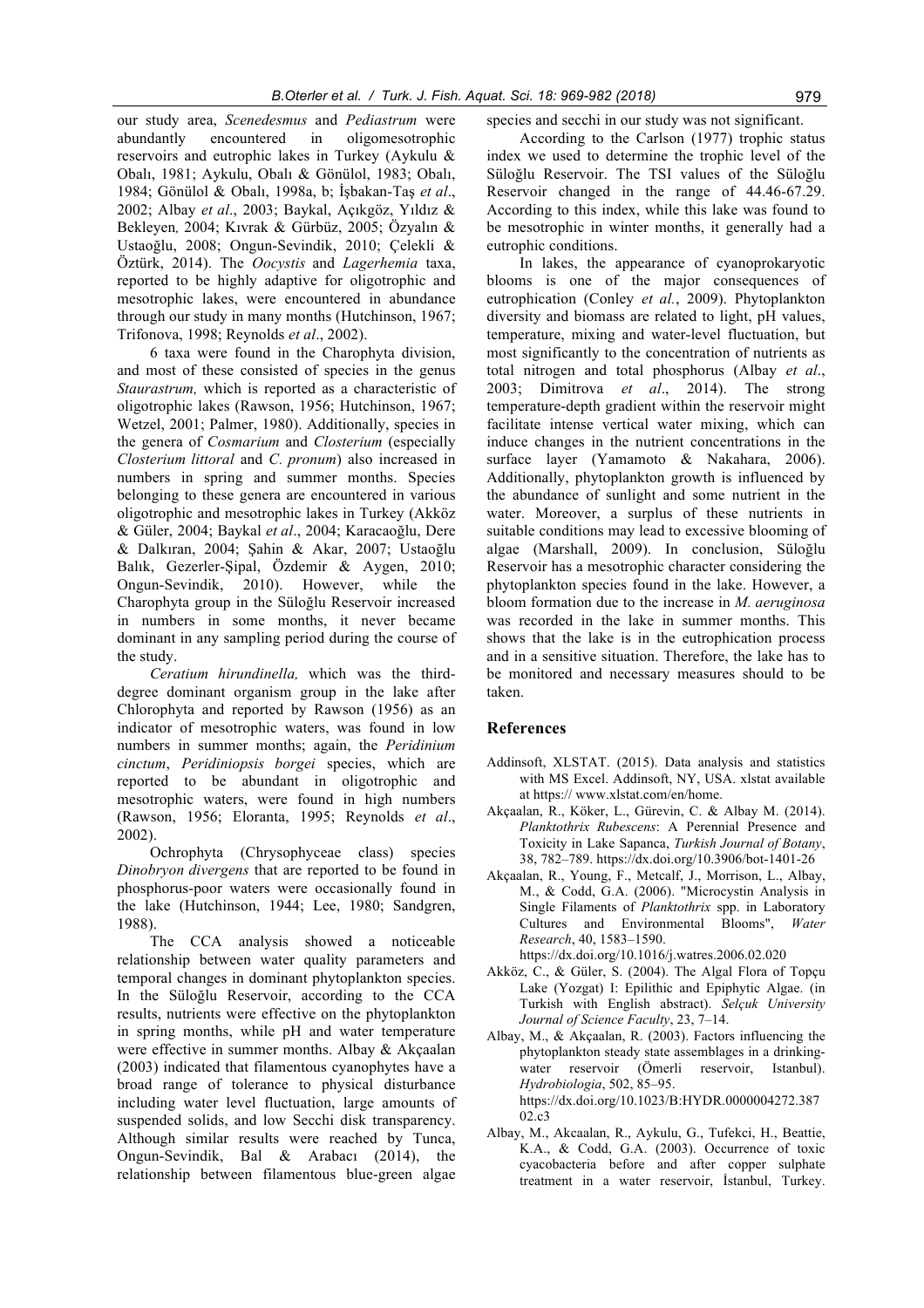*Algological Studies*, 109, 67–78. https://dx.doi.org/10.1127/1864-1318/2003/0109- 0067

- Altuner, Z. (1984). A qualitative and quantitative studies on the phytoplankton taken from one station in Tortum Lake. *Doğa Bilim Dergisi*, *A2,* 8(2), 162–182.
- APHA. (1998). Standard methods for the examination of water and wastewater. 20th ed. Am. Public Health Assoc., Washington DC, 10–137 pp.
- Arat S.M. (2014). *The investigation of the presence of microcystin in Suloglu dam lake (Edirne).* (Master's Thesis). Trakya University, Edirne, Turkey. (in Turkish).
- Aykulu, G., Obalı, O., & Gönülol, A. (1983). The distribution of the phytoplankton of some lakes of Ankara around (in Turkish with English abstract). *Doğa Bilim Dergisi*, 7, 277–288.
- Aykulu, G., & Obalı, O. (1981). Phytoplankton biomass in the Kurtboğazı Dam Lake *Com. De La Fac Sc.d'Ank. Serie C-2*, 24, 29–45.
- Baykal, T., Açıkgöz, İ., Yıldız, K., & Bekleyen, A. (2004). A Study on Algae in Devegeçidi Dam Lake. *Turkish Journal of Botany,* 28, 457–472.
- Boztuğ, D., Dere, T., Tayhan, N., Yıldırım, N., Danabaş, D., Yıldırım, N.C., Önal, A.Ö., Danabaş, S., Ergin, C., Uslu, G., & Ünlü, E. (2012). Uzunçayır Baraj Gölü (Tunceli) Fiziko-Kimyasal Özellikleri ve Su Kalitesinin Değerlendirilmesi. *Adıyaman Üniversitesi Fen Bilimleri Dergisi,* 2(2), 93–106.
- Bronmark, C., & Hanssen, L.A. (2005). The Biology of Lakes and Ponds (Oxford University Press), 304 pp.
- Brummitt, R.K. & Powell, C.E. (1992). A list of authors of scientific name of plants, with recommended standard forms of their names, including abbreviations. The Board of Trustees of The Royal Botanic Gardens, Kiew, 732 p.
- Carlson, R.E., & Simpson, J. (1996). A Coordinator's Guide to Volunteer Lake Monitoring Methods. North American Lake Management Society. 96 pp.
- Carlson, R.E. (1977). A trophic state index for lakes, *Limnology and Oceanography*. 22, 361–369.
- Conley, D.J., Paerl, H.W., Howarth, R.W., Boesch, D.F., Seitzinger, S.P., Havens, K.E., & Likens G.E. (2009). Ecology. Controlling eutrophication: nitrogen and phosphorus, *Science*, 323, 1014–1015.
	- https://dx.doi.org/10.1126/science.1167755
- Cunha-Santino, M.B., Bitar, A.L., & Bianchini Jr., I., (2013). Chemical constraints on new man-made lakes. *Environmental Monitoring Assessment,* 185, 10177– 10190. https://dx.doi.org/10.1007/s10661-013-3322-0
- Çelekli, A., & Öztürk, B. (2014). Determination of ecological status and ecological preferences of phytoplankton using multivariate approach in a Mediterranean reservoir. *Hydrobiologia*, 740, 115– 135. https://dx.doi.org/10.1007/s10750-014-1948-8
- Çelik, K., & Ongun-Sevindik, T. (2015). The phytoplankton functional group concept provides a reliable basis for ecological status estimation in the Çaygören Reservoir (Turkey). *Turkish Journal of Botany* 39, 588–598. https://dx.doi.org/10.3906/bot-1402-69
- Demirhindi, Ü. (1972)**.** Türkiye'nin bazı lagün ve acısu gölleri üzerinde ilk planktonik araştırmalar. *İ.Ü. Fen Fakültesi Mecmuası Seri. B,* 37,(3-4), 205–232.
- Dimitrova, R., Nenova, E., Uzunov, B., Shishiniova, M., & Stoyneva, M. (2014). Phytoplankton composition of Vaya Lake (2004-2006). B*ulgarian Journal of Agricultural Science*. 20(1), 165–172.
- Dodds, WK. 2002. Freshwater ecology: concepts and environmental applications. San Diego (CA): Academic Press, 568pp.
- Eloranta, P. (1995). Phytoplankton of the national park lakes in central and southern Finland, *Annales Botanici Fennici,* 32, 193–209.
- Fakıoğlu, Ö., Atamanalp, M., & Demir, N. (2011). Baraj Göllerinde Toksik Mavi Yeşil Algler. *Ankara Üniversitesi Çevrebilimleri Dergisi*, 3(2), 65–71.
- Gönülol, A., & Aykulu, G. (1984). Studies on the algal flora of the Çubuk-I Dam Lake. I. Seasonal changes of phytoplankton composition and density. *Doğa Bilim Dergisi*, A2-8 (3): 330–342.
- Gönülol, A. (1985). Çubuk-1 Baraj Gölü algleri üzerinde araştırmalar, *Doğa Bilim Dergisi*, *A2,* (2), 253–268.
- Gönülol, A., & Obalı, O. (1998a). A study on the Phytoplankton of Hasan Uğurlu Dam Lake (Samsun-Turkey). *Turkish Journal of Biology*, 22, 447–462.
- Gönülol, A., & Obalı, O. (1998b). Seasonal Variations of Phytoplankton Blooms in Suat Uğurlu (Samsun - Turkey). *Turkish Journal of Botany,* 22, 93–97.
- Guiry, M.D., & Guiry, G.M.(2017). AlgaeBase. Worldwide electronic publication, National University of Ireland, Galway. https://www.algaebase.org; 2017. searched on 31 January 2017.
- Harper, D., Brierley, B., Ferguson, A.J.D., & Phillips G. (eds.) (1999). The ecological basis of lake and reservoir management. *Hydrobiologia,* 395/396, 469 pp.
- Huber-Pestalozzi, G. (1982). Das Phytoplankton des Susswasser Teil: 8 E. Schweizerbart'sche Verlagsbuchhandlund (Nagele U. Obermiller), Stuttgart, 539 pp.
- Hutchinson, G.E. (1944). Limnological studies in Connecticut. VII. A critical examination of the supposed relationship between phytoplankton periodicity and chemical changes in lake waters. *Ecology*, 25, 3–26.
- Hutchinson, G.E.A. (1957). Treatise on Limnology Volum I: Geopraphy, Physics and Chemistry, John Wiley, Newyork, 1015 pp.
- Hutchinson, G.E. (1967). A Treatise on Limnology. Volume II, Introduction to Lake Biology and the Limnoplankton. New York, John Wiley and Sons, Inc. 1115pp.
- İşbakan-Taş, B., Gönülol, A., & Taş, E. (2002). A Study on the Seasonal Variation of the Phytoplankton of Lake Cernek (Samsun-Turkey). *Turkish Journal of Fisheries and Aquatic Sciences,* 2, 121–128.
- John, D.M., Whitton, B.A. & Brook, J.A. (2002). The freshwater algal flora of British Isles, An identification guide to freshwater and terrestrial algae, Cambridge University Press, 700 pp.
- Jöhnk, K.D., Huisman, J., Sharples, J., Sommeijer, B., Visser, P.M., & Stroom, J.M. (2008). Summer heatwaves promote blooms of harmful cyanobacteria. *Global Change Biology*. 14(3), 495– 512.

https://dx.doi.org/10.1111/j.1365-2486.2007.01510.x

- Karacaoğlu, D., Dere Ş. & Dalkıran, N. (2004). A Taxonomic Study on the Phytoplankton of Lake Uluabat (Bursa). *Turkish Journal of Botany*, 28, 473– 485.
- Kıvrak, E., & Gürbüz, H. (2005). Seasonal variations in phytoplankton composition and physical-chemical features of Demirdöven Dam Reservoir, Erzurum, Turkey. *Biologia Bratislava,* 60(1), 1–8.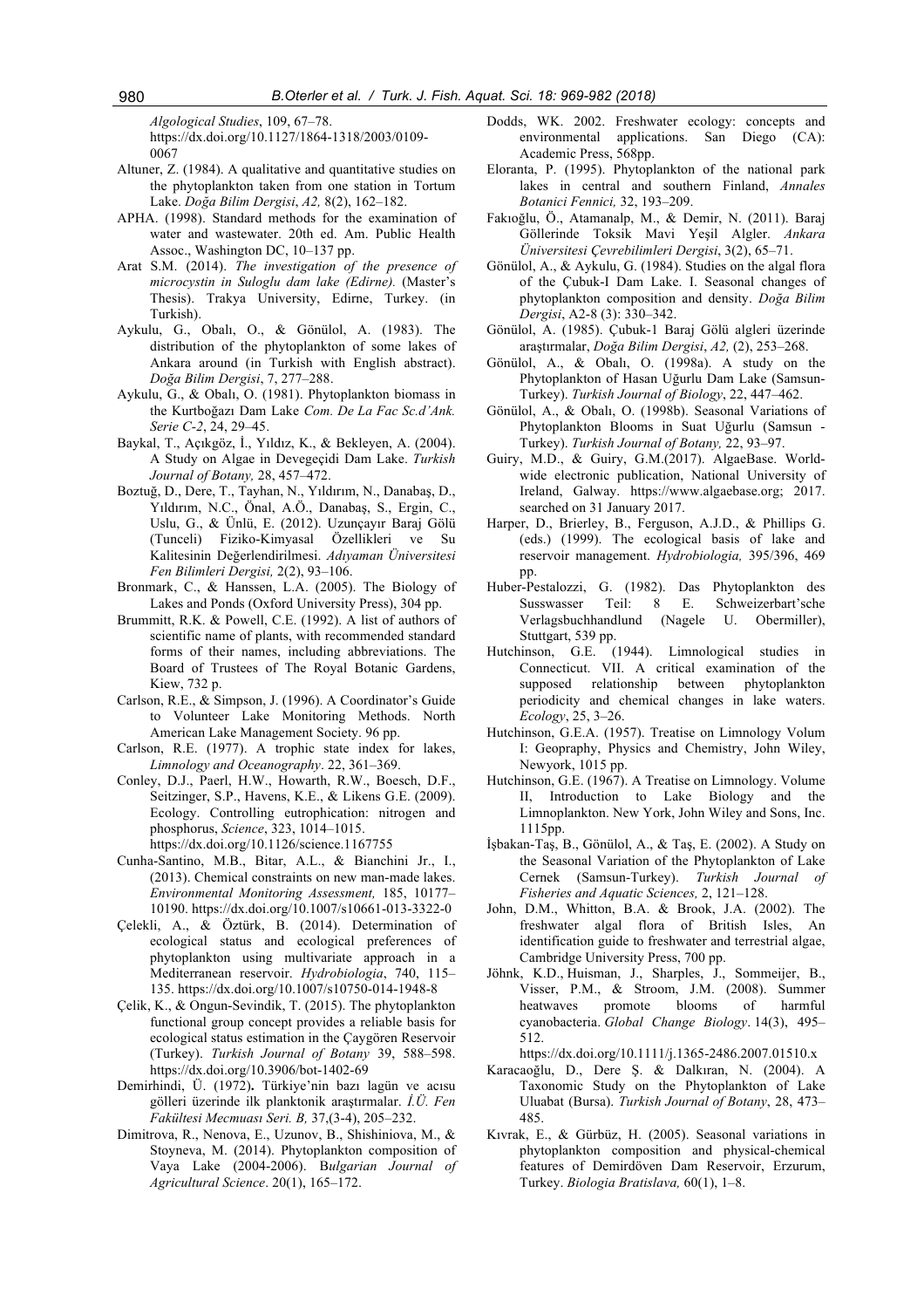- Kimmel, B.L., Lind, O.T., & Paulson, L.J. (1990). Reservoir primary production. - In: Thornton, K. W., Kimmel, B. L. & Payne, F. E. (eds). Reservoir limnology. ecological perspectives. New York, John Wiley & Sons, 133–193 pp.
- Komarek, J., & Anagnostidis, K. (2005). Cyanoprokariota. 2. Teil: Oscillatoriales. In: Büdel B, Gärtner G, Krienitz L, Schagerl M(eds) Süßwasserflora von Mitteleuropa. Elsevier, Heidelberg.
- Krammer, K., & Lange-Bertalot, H. (1986-2004). Bacillariophyceae. 1-4 Teil. Süsswasserflora von Mitteleuropa. H. Ettl, J. Gerloff, H. Heynig, and D. Mollenhauer (editors). Fischer-Verlag, Stuttgart, Germany.
- Kristiansen, J., & Preisig, H.R. (2011). Phylum Chrysophyta (Golden Algae). In: The freshwater algal flora of the British Isles. An identification guide to freshwater and terrestrial algae. Second edition. (John, D.M., Whitton, B.A. & Brook, A.J. Eds), Cambridge: Cambridge University Press.
- Küçükyılmaz, M., Uslu, G., Birici, N., Örnekçi, N.G., Yıldız, N., & Şeker, T. (2010). Karakaya Baraj Gölü Su Kalitesinin İncelenmesi. International Sustainable Water and Wastewater Management Symposium, 26- 28 October 2010, Konya, Turkey
- Lee, R.E. (1980). Phycology. Cambridge University Press, Cambridge, 561 pp.
- Legnerova, J. (1965). The Genera *Ankistrodesmus* Corda and *Raphidium* Kützing and their Position in the Family Ankistrodesmusmaceae. *Preslia*, 37, 1–8.
- Marshall, H. G. (2009). Phytoplankton of the York River. *Journal of Coastal Research*, 57, 59-65. https://dx.doi.org/10.2112/1551-5036-57.sp1.59
- Moss, B. (2010). Ecology of Fresh Waters: A View for the Twenty-First Century, 4th Edition. (Wiley-Blackwell), 480 pp.
- Naselli-Flores, L., & Barone, R. (2003). Steady-state assemblages in a Mediterranean hypertrophic reservoir. The role of *Microcystis* ecomorphological variability in maintaining an apparent equilibrium. *Hydrobiologia,* 502, 133–143. https://dx.doi.org/10.1007/978-94-017-2666-5\_12
- Nusch, E. (1980). Comparison of different methods for chlorophyll and phaeopigment determination. *Archiv für Hydrobiologie–Beiheft Ergebnisse der Limnologie,* 14, 14–36.
- Obalı, O. (1984). Mogan Gölü Fitoplanktonunun Mevsimsel Değişimi. *Doğa Bilim Dergisi,* A2. 8(1), 91–104.
- Ongun-Sevindik, T. (2010). Phytoplankton Composition of Çaygören Reservoir, Balikesir-Turkey. *Turkish Journal of Fisheries and Aquatic Sciences*, 10, 295– 304. https://dx.doi.org/10.4194/trjfas.2010.0301
- Ongun-Sevindik, T., Tunca, H., Gönülol, A., Gürsoy, N.Y., Küçükkaya, S.N., & Kinali, Z.D. (2017). "Phytoplankton dynamics and structure, and ecological status estimation by the Q assemblage index: a comparative analysis in two shallow Mediterranean lakes", *Turkish Journal of Botany*, 41, 25–36. https://dx.doi.org/10.3906/bot-1510-22
- Öterler, B. (2013). The Phytoplankton Composition of Kadiköy Reservoir (Keşan Edirne). *Trakya University Journal of Natural Sciences*, 2(14), 69–76.
- Öterler, B., Kirgiz, T., & Albay, M. (2014) Seasonal Variations of Water Quality Parameters and Algal Flora of Tundzha (Tunca) River (Edirne, Turkey). *Open Journal of Ecology*, 4, 807–819.

https://dx.doi.org/10.4236/oje.2014.413069

- Öterler, B., Albay, M, Çamur-Elipek, B., Güher, H., & Kirgiz, T. (2015). Spatial and temporal distribution of phytoplankton in Lake Gala (Edirne/TURKEY). *Trakya University Journal of Natural Sciences*, 16 (2), 71–80.
- Özyalın,S., & Ustaoğlu, M.R. (2008). Kemer Baraj Gölü (Aydın) Net Fitoplankton Kompozisyonunun İncelenmesi, *E.U. Journal of Fisheries & Aquatic Sciences*, 25(4), 275–282.
- Palmer, C.M. (1980). Algae and Water Pollution, Castle House Pub., London, 140 pp.
- Rawson, P.S. (1956). Algal indicators of trophic lake types. *Limnol. Oceanogr.,* 1(1), 18–25.
- Reynolds, C.S. (2006). Ecology of Phytoplankton (Cambridge Univ. Press, Cambridge, 551 pp.
- Reynolds, C.S., Huszar, V., Kruk, C., Naselli-Flores, L., & S. Melo, (2002). Towards a functional classification of the freshwater phytoplankton. *Journal of Plankton Research,* 24, 417–428.

https://dx.doi.org/10.1093/plankt/24.5.417

- Round, F.E. (1984). The ecology of the algae. Cambridge Universty Press., Cambridge, 653 pp.
- Round, F.E., Crawford, R.M. & Mann, D.G. (1990). The diatoms, biology & morphology of the genera, Cambridge University Press, 746 p.
- Sandgren, C.D. (1988). The ecology of chrysophyte flagellates: their growth and perennation strategies as freshwater phytoplankton. In Sandgren, C. D. (ed.), Growth and Reproductive Strategies of Freshwater Phytoplankton. Cambridge University press., 104 pp.
- SPSS 22.0 IBM Corp. Released IBM SPSS Statistics for Windows, Version 22.0. (2013). Armonk, NY: IBM Corp.
- Solak, C.N., Barlas, M., & Pabuçcu, K., (2007). Akçay (B.Menderes)'ın Bacillariophyta Dışındaki Algleri. *Ekoloji Dergisi*, 62(16), 16–22.
- Şahin, B., & Akar, B. (2007). The Desmid Flora of Some High Mountain Lakes of the Turkish Eastern Black Sea Region. *Pakistan Journal of Botany*, 39(5), 1817– 1832.
- Tanyolaç, J., & Karabatak, M. (1972)**.** Mogan Gölü'nün biyolojik hidrolojik özelliklerinin tespiti. TÜBİTAK, VHAG, Proje No.91.
- Tanyolaç, J. (2011). Limnoloji. Ankara, Türkiye, Hatiboğlu Yayınları, 290 p.
- Teneva, I., Belkinova, D., Dimitrova-Dylgerova, I., Vlaknova, M., & Mladenov, R. (2010a). Comparison and Toxic Potential of Cyanoprokaryota in Vacha Dam (Bulgaria). *Second Balkan Conference on Biology*, Plovdiv, Bulgaria, pp 56, 21–23 May 2010.
- Teneva, I., Mladenov, R., Belkinova, D., Dimitrova-Dylgerova, I., & Dzhambazov, B. (2010b). Phytoplankton Community of the Drinking Water Supply Reservoir Borovitsa (South Bulgaria) with an Emphasis on Cyanotoxins and Water Quality. *Central European Journal of Biology*, 5, 231–239. https://dx.doi.org/10.2478/s11535-010-0009-1
- Trifonova, I.S. (1998). Phytoplankton composition and biomass structure in relation to trophic gradient in some temperate and subarctic lakes of north-western Russia and the Prebaltic. *Hydrobiologia*, 369/370, 99– 108.
- Tunca, H., Ongun-Sevindik, T., Bal, D.N., & Arabacı, S. (2014). Community structure of epiphytic algae on different macrophytes at Acarlar floodplain forest